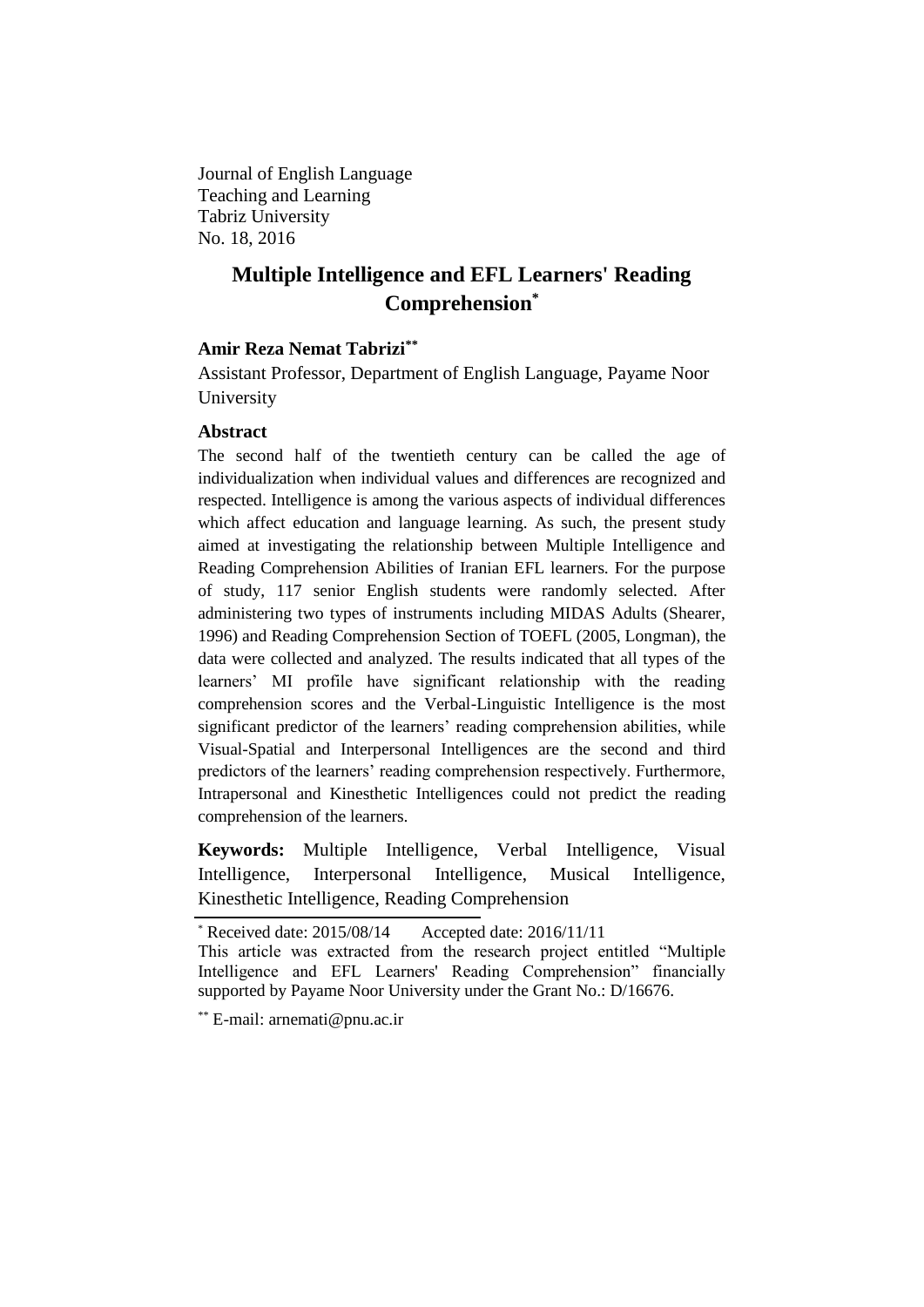#### **Introduction**

Intelligence is among the various aspects of individual differences which affect education and language learning. The interest in the effect of intelligence can be attributed to the advent of a new intelligence theory proposed by Howard Gardner (1983), namely Multiple Intelligences Theory (MIT). Gardner defined intelligence as "the ability to find and solve problems, the ability to respond successfully to new situations and the capacity to learn from one's past experiences" (Gardner, 1983, p. 21). Henceforth, intelligence is viewed as being a composite of different abilities or aptitudes.

On the other hand, students can learn to read more easily than they can acquire any other skills. It is a source of great pleasure for people all over the world. Through reading people can be informed and can increase their understanding of the globe. Reading is not only aimed at providing information and pleasure to the reader, but it also helps extend one's knowledge of the language. Non-native speakers of English can use reading materials as the primary source of input as they learn the language. They not only gain rapid and easy access to the historical and cultural conventions of English native speakers

but to the real and live language as well.

Reading is one of the basic skills acquired during a language course which grants the learners the greatest ability at the end of the language course. While most of the information people receive from their environment is acquired through reading, some researchers claim that foreign language learners who seem to suffer from imperfect knowledge of language are more likely to have problems in their reading comprehension. Numerous research studies have already been conducted to shed light on the hidden dimensions of the reading, though foreign language learners of English often have problems in absorbing the written material and as a result reading becomes a laborious and painful task.

To find out what reading is, one should turn not only to linguistics but also to psycholinguistics and psychologists who have long been involved in investigating the reading process. Reading is a psycholinguistic process and it starts with a linguistic surface representation encoded by a writer and ends with a meaning which the reader constructs.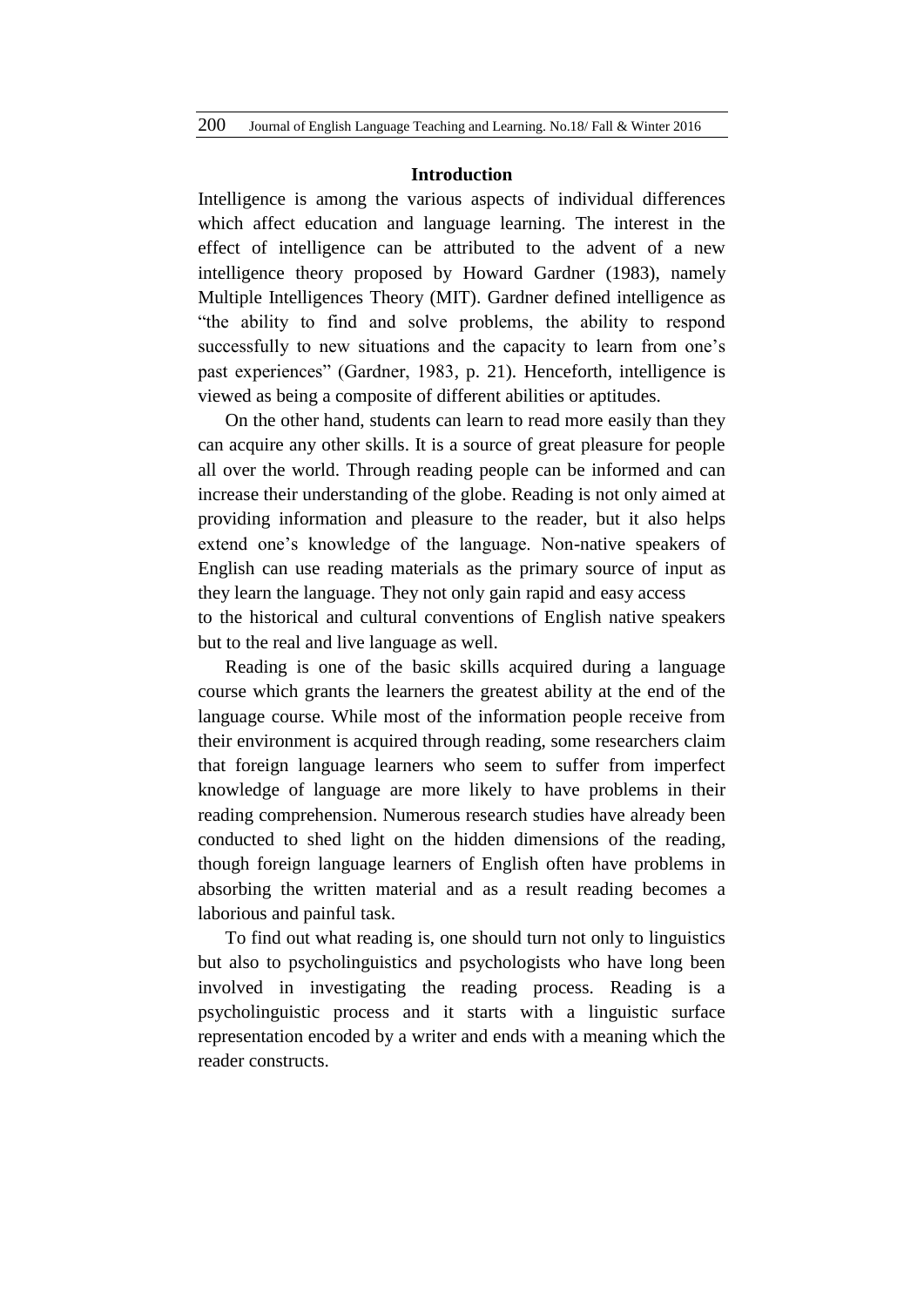It is assumed that one possibility to address such problems in regard to EFL reading classes can be the use of an MI-inspired method that focuses on learners' individual cognitive differences and engaging the students in their learning and making them responsible for how they demonstrate their knowledge. Teaching through multiple intelligences theory may increase motivation and achievement in classroom assessments. Therefore, multiple intelligences approach which tries to tap their different intelligences allows students to show their strengths and perform adequately on a range of tasks.

The way of teaching reading is very important. Students should be offered opportunities to understand the learning process and taught the MI theory so that they can effectively choose techniques by which to learn. Teachers can design activities and projects around the intelligences and allow their students to choose their learning activities based on their strengths. Students read better, when they expect to do so, and it is up to the teacher to access their individual expectations through their multiple intelligences. MI-inspired construction and curriculum and the use of strength-based (on the basis of their MI profiles) learning activities can be used to further students' success and enhancement in reading comprehension because such a curriculum and learner-centered activities serve as the basis for personalized planning.

## **Research Questions and Hypotheses**

On the basis of the above mentioned problem, the present study enquires into the hypothesized interaction between subjects' multiple intelligences and their performance on reading comprehension. Hence, to come up with the satisfactorily results, the researcher formulated the following null hypotheses:

- H01: There is no relationship between Iranian EFL learners' MI profiles and their reading comprehension abilities.
- H02: There is no relationship between Iranian EFL learners' Logical-Mathematical Intelligence and their reading comprehension abilities.
- H03: There is no relationship between Iranian EFL learners' Linguistic Intelligence and their reading comprehension abilities.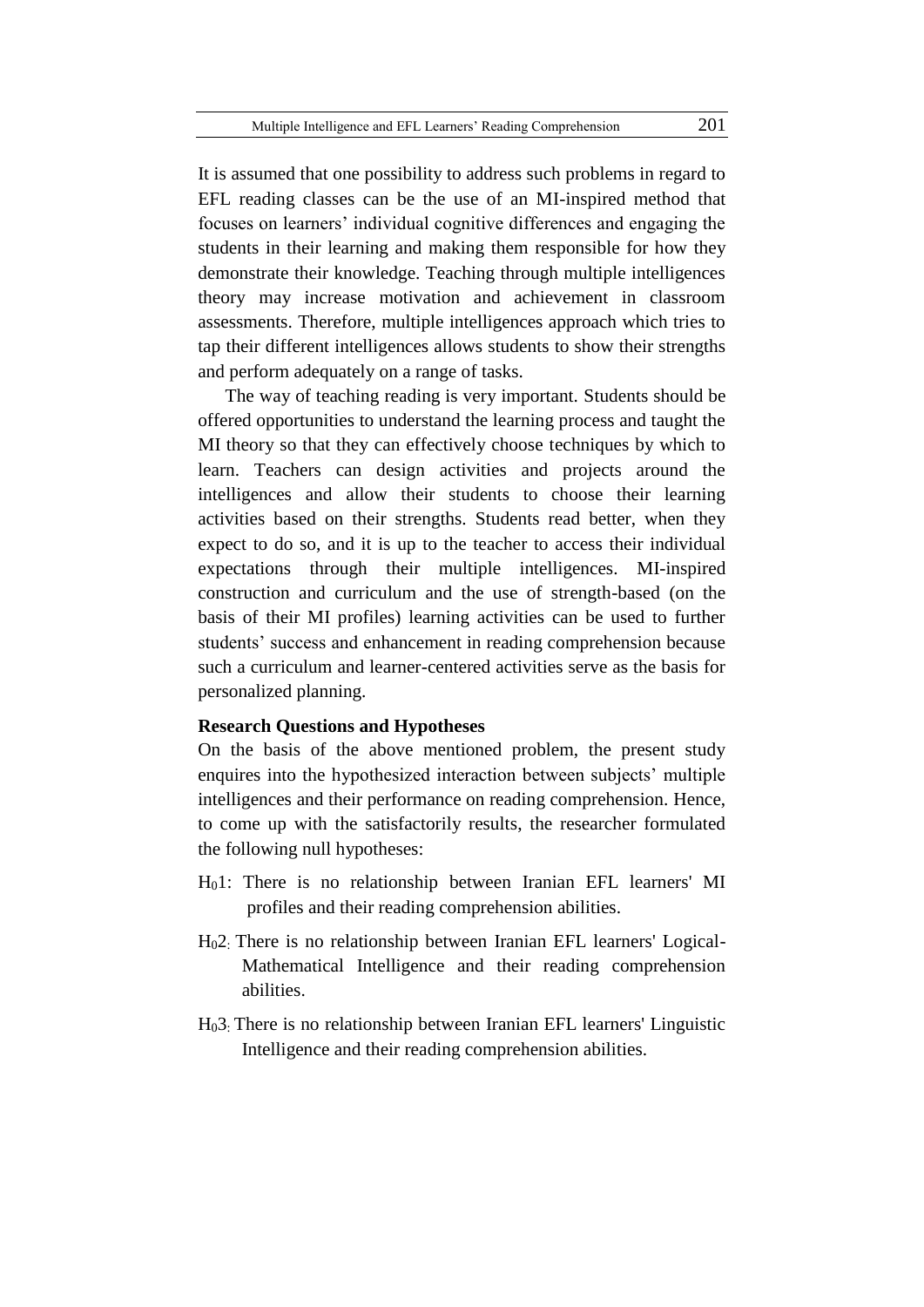- H04: There is no relationship between Iranian EFL learners' Interpersonal Intelligence and their reading comprehension abilities.
- H05: There is no relationship between Iranian EFL learners' Intrapersonal Intelligence and their reading comprehension abilities.
- H06: There is no relationship between Iranian EFL learners' Musical Intelligence and their reading comprehension abilities.
- H07: There is no relationship between Iranian EFL learners' Bodily-Kinesthetic Intelligence and their reading comprehension abilities.
- H08: There is no relationship between Iranian EFL learners' Visual-Spatial Intelligence and their reading comprehension abilities.
- H09: There is no relationship between Iranian EFL learners' Naturalistic Intelligence and their reading comprehension abilities.
- H010: None of the multiple intelligences or combination of them can predict Iranian EFL learners' reading comprehension ability.

Multiple intelligences can be a more effective method in facilitating students' achievements in reading comprehension. MIbased method can provide opportunity for students to express and demonstrate their inner potentials and talents in many different ways. MI-based reading activities can help teachers to train effective readers who will be able to demonstrate good reading habits, understand the author's tone, comprehend different ideas, read critically, and to summarize what they have read.

Moreover, based on the stated problem and the researcher's hypothesized solution of utilizing Gardner's theory of multiple intelligences, the present study aimed at investigating the hypothetical relationship between the Multiple Intelligences of the subjects and their performance on the reading comprehension section of TOEFL. If the results of the study show that there is such a significant correlation between the two variables, then those people involved in EFL teaching, learning, materials providing, and assessment, could benefit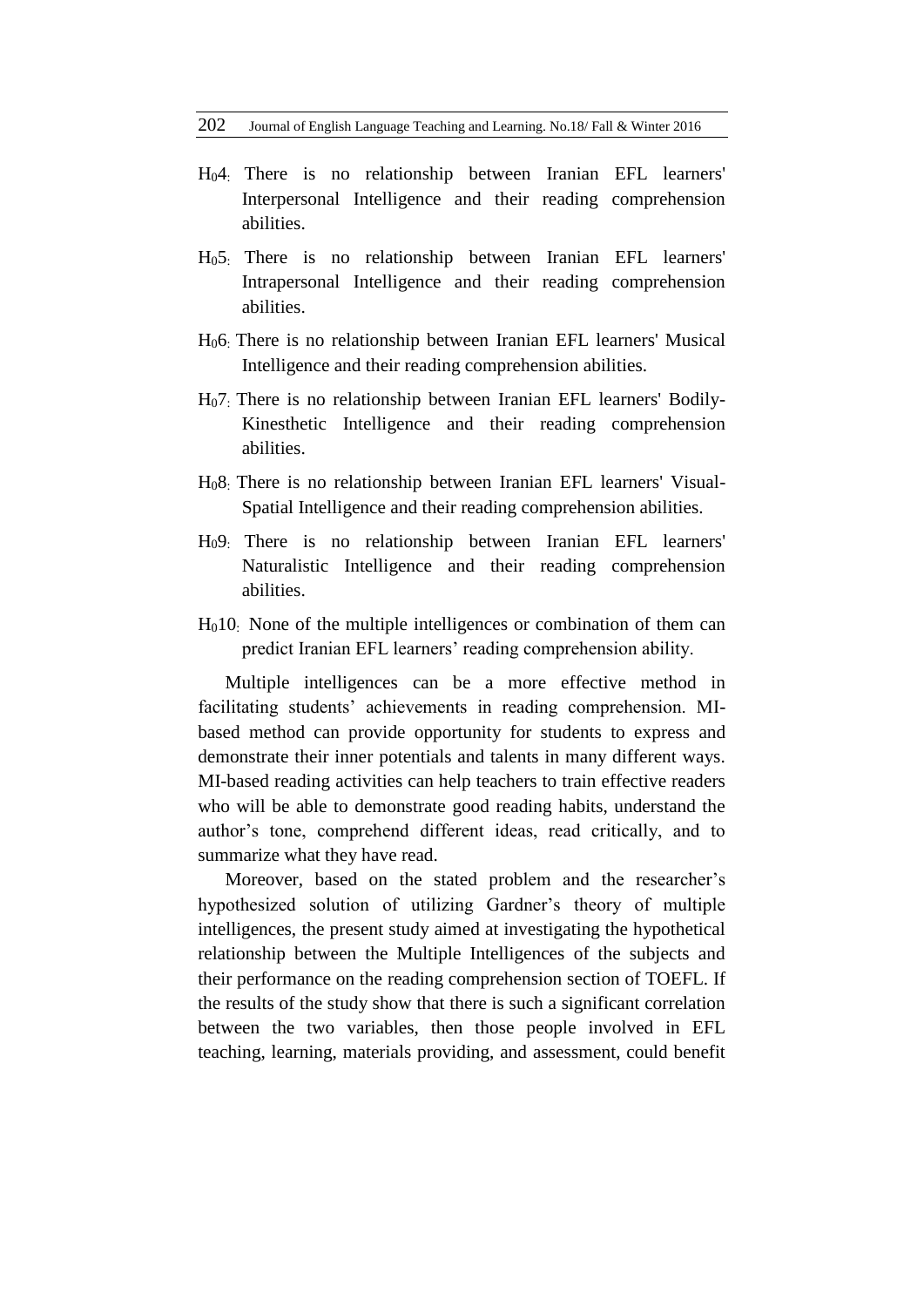and utilize MIT through the curriculum in order to be able to make educationally more satisfying and rewarding decisions.

In the beginning of the twentieth century because of the necessity for international communication, foreign language teaching and learning achieved a prominent role in man's everyday life. Hence, reading in a foreign language has been the focus of attention in the pedagogic curriculum. Travers (qtd. in Brindley, 1994, p. 92) maintains "Not only does our education system demand a lot of reading in the process of learning, it also tends to use the capacity to read fluently as an indicator of more general intellectual ability". Furthermore, reading is closely linked to the other language learning skills. Usually in a communicative process, the participants either convert the linguistic message to thought or convert their own thought to written or spoken codes.

Furthermore, MI is proposed and put into practice in a way to call an alternative classroom design to traditional classroom setting. By a balanced attention paid to the students' different intelligence types and individual differences in learning styles and strategies, and the various ways of demonstrating their abilities, the teachers can use the students' strong and more flourished intelligence types in an effective use of MI-based materials and activities to enhance their learning while strengthening their weaknesses. MI theory helps teachers to develop reading strategies that will appeal to some of Gardner's intelligence types. Using MI as a tool also creates a pleasant and an interesting atmosphere in the classroom so that students enjoy reading task. MI theory also provides teachers with techniques that can be readily used with students of varied talents.

Consequently, it seems that multiple intelligences can be a more effective method in facilitating students' achievements in reading comprehension. MI-based method can provide opportunity for students to express and demonstrate their inner potentials and talents in many different ways. MI-based reading activities can help teachers to train effective readers who will be able to demonstrate good reading habits, understand the author's tone, comprehend different ideas, read critically, and summarize what they have read (Shearer, 2006).

Therefore, the researcher assumes that by applying MI techniques on the basis of the relationship between their MI profiles and their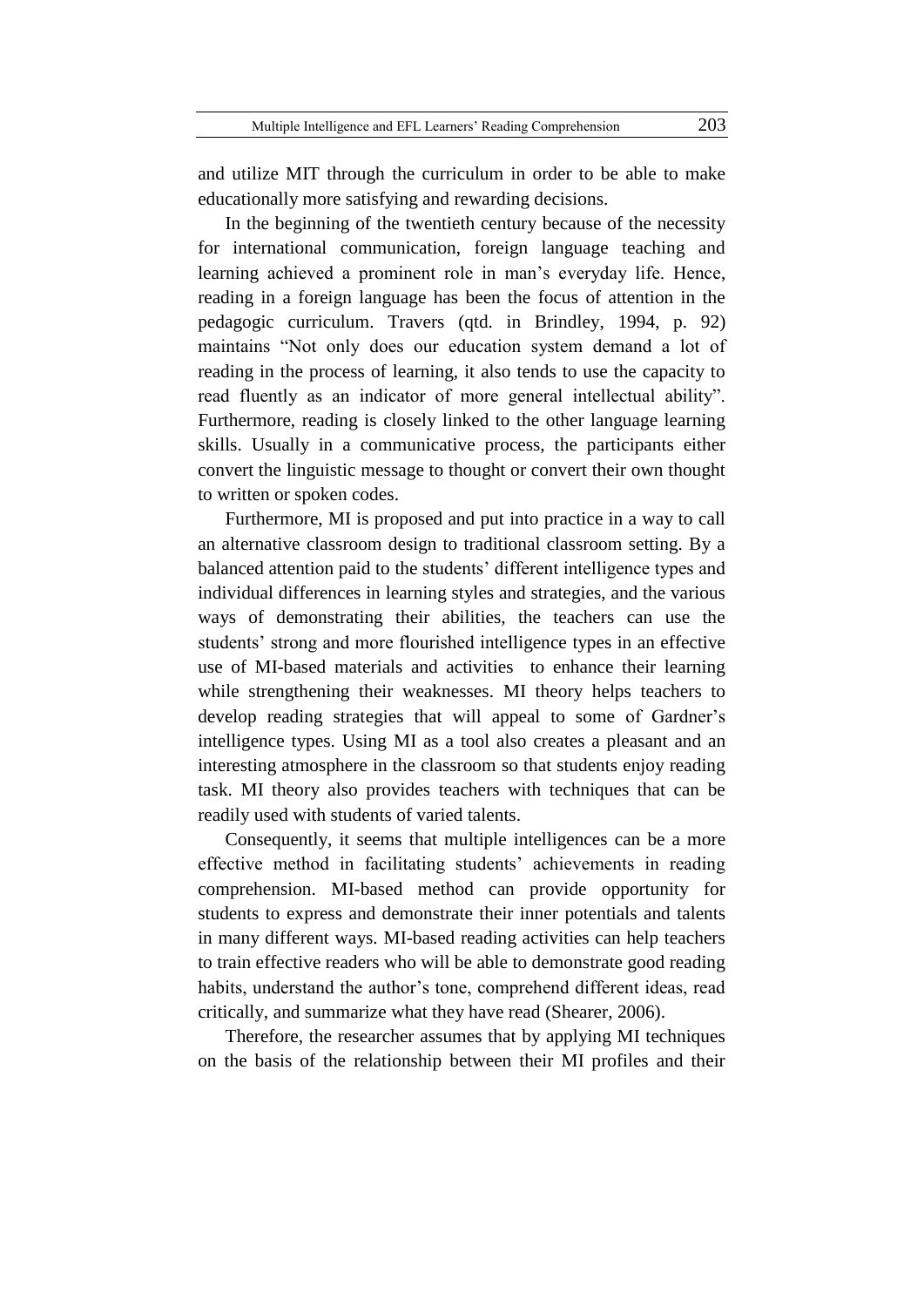reading comprehension abilities, the teacher can motivate EFL students to be active readers and improve their reading ability and the most rewarding, enjoy their reading classes.

## **Literature Review**

Multiple Intelligence is a theory that makes it possible for more students to succeed in class. As suggested by Gardner, the multiple intelligences theory teaches that all students are smart but in different ways. "Teachers and principals are finding that using multiple intelligences not only increases the opportunities for students to learn, but also gives adults and children more avenues and ways to grow professionally and personally" (Hoerr, 2001, p. 34; qtd.in Kuzniewski, et al., 1989, p. 20).

Most researchers agree that reading is not limited to a single facet which they are examining. In fact, all researchers are convinced that reading is a multifaceted process that goes beyond the description of any single facet (Celce-Murcia, 2001). According to Shearer (2006), differentiated instruction for struggling readers often involves the use of reading materials in which they have "high interest". MI-inspired instruction, however, goes beyond mere "interests" in an attempt to activate alternative, perhaps stronger thinking skills. On the basis of his study, Shearer (2006) concludes that there are educational and curriculum implications from the findings that "support an MIinspired differentiated instructional approach and provide guidance for a nuanced design of reading curriculum".

Moreover, Mettetal, Jordan, and Harper (1997, p.115) investigated the impact of a MI curriculum in an elementary school. On the basis of the data, three themes emerged: "(a) students, teachers, and parents were very positive about the concept of Multiple Intelligences; (b) They were positive about school-wide implementation, including flow time, activity room, and enrichment clusters; and (c) classroom implementation of MI concepts was uneven across classrooms" (qtd. in Razmjoo, 2008, p. 156).

According to Gaines and Lehmann (2002, p. 59), based on the presentation analysis of the data on reading comprehension scores, the results showed a marked improvement in reading comprehension in English. They stated that the variety of MI interventions provided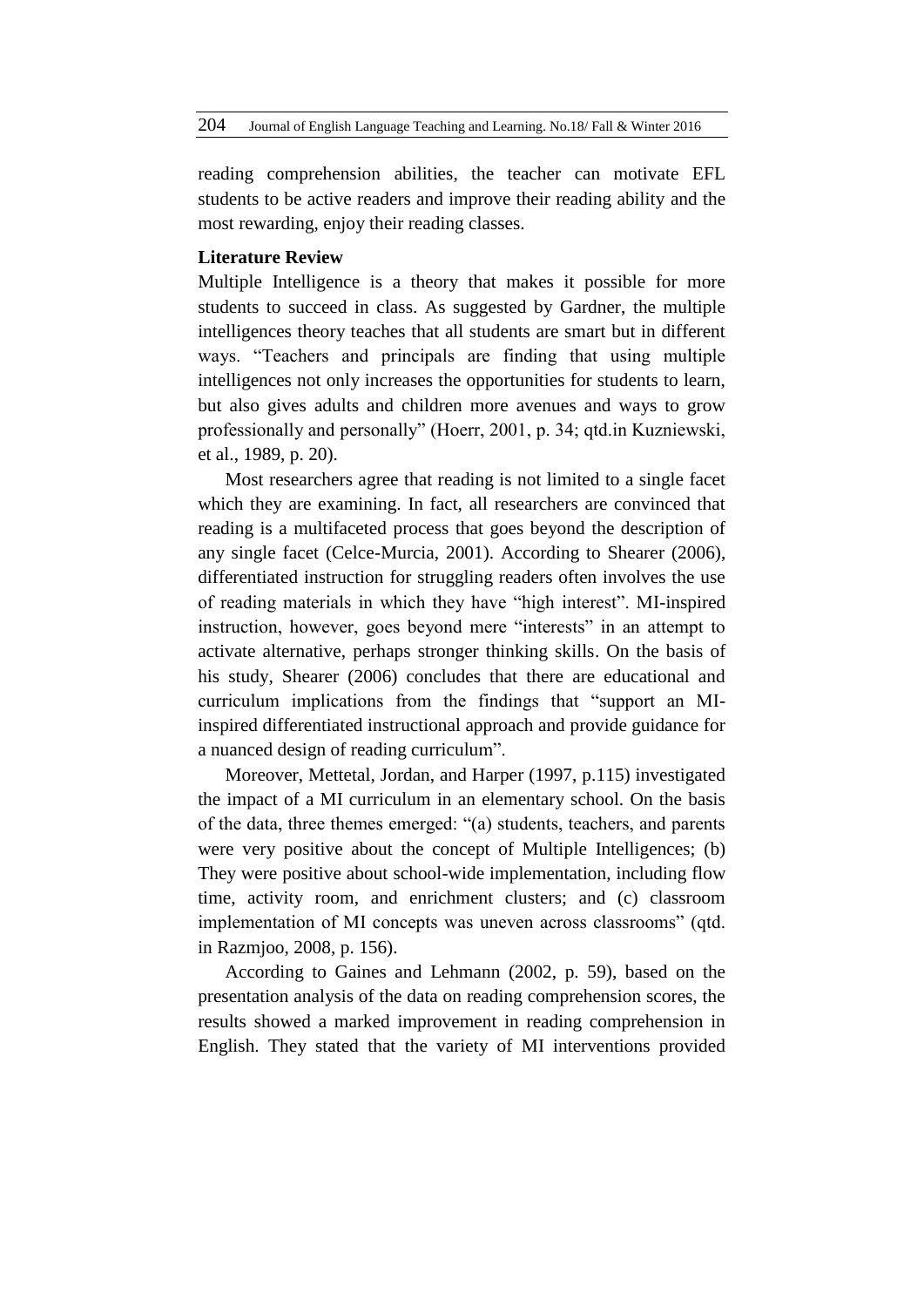advantage when planning and pursuing their future.

different ways in which students could use their intelligences to their

The results of a study conducted by Saricaoglu and Arikan (2009) showed that logical-mathematical intelligence was the leading intelligence among the intermediate level participants. The other dominant intelligence types were spatial, bodily-kinesthetic, interpersonal and intrapersonal intelligences. Furthermore results showed that there is a low positive relationship between writing scores and musical intelligence.

In another study attempted by Razmjoo, Sahragard and Sadri (2009), the findings revealed that there is relationship between MI and vocabulary learning knowledge, that is, verbal-linguistic intelligence is the greatest predictor of vocabulary learning knowledge.

Shearer (2006) examined the differences in multiple intelligences (MI) profiles of high school students with varying levels of reading skill. Significant differences were found in four main MI scales (linguistics, logical-mathematical, interpersonal, and intrapersonal) and a range of specific skills among high, moderate and low reading skill groups. The high reading group was found to be more individual achievement-oriented and the moderate group has strengths in the more socially focused realms and the low readers more pragmatic, practical, and action-oriented.

An action research project by Kuzniewski, et al (1989) incorporated 'multiple intelligence strategies' combined with 'cooperative learning techniques' in English and Math units. Post intervention data indicated an increase in student reading comprehension skills in English and Math, and an increase in student learning expectations.

#### **Method**

## **Participants**

One hundred seventeen subjects studying English Language Teaching, English Translation, and English Literature, for BA and MA degrees, were randomly selected from the whole adult population of about 600 Iranian EFL learners at Payame Noor University-Tabriz. The researcher selected the participants from among senior students in order to be sure that they have passed some basic reading courses in English.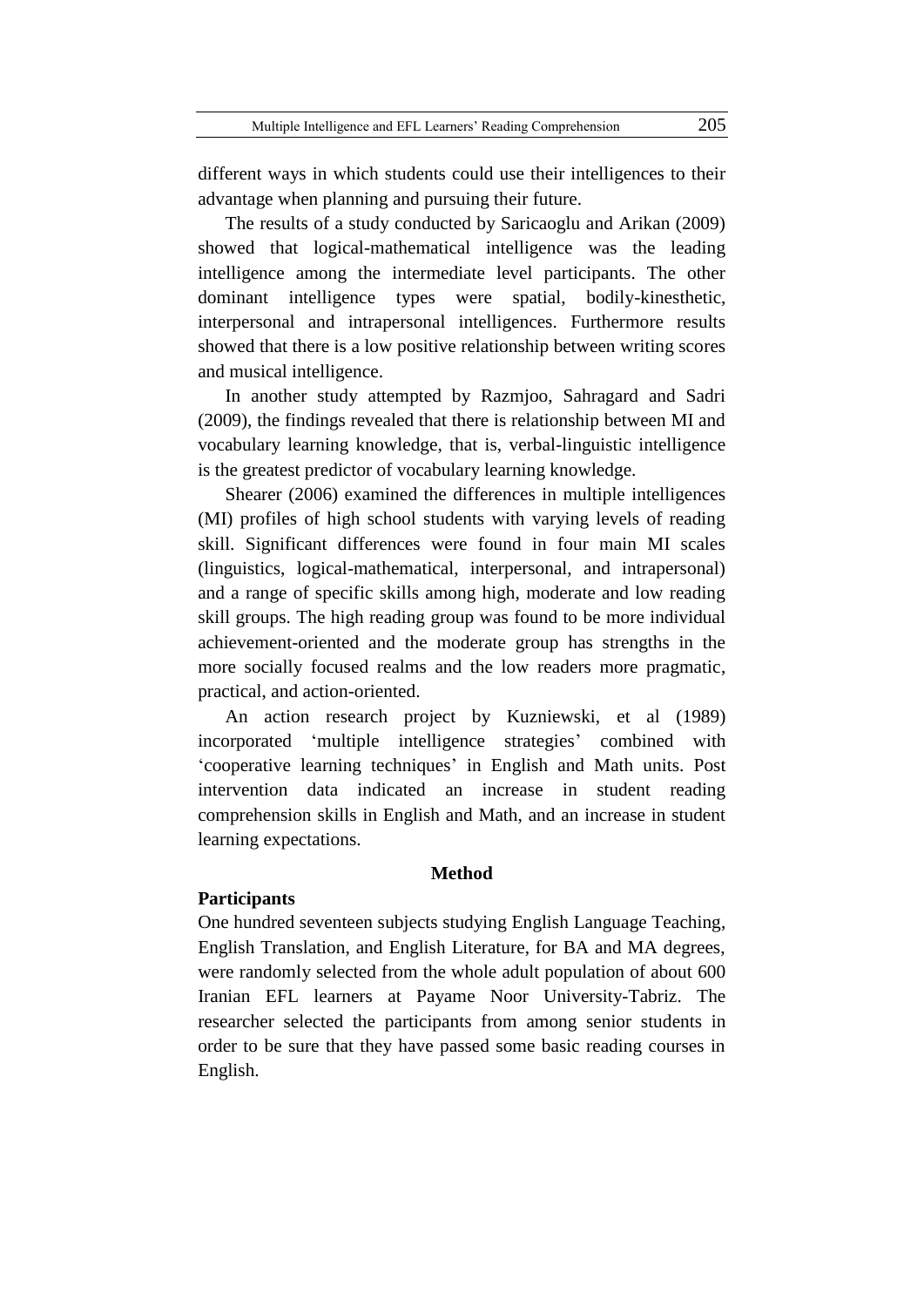#### **Instrumentation**

Considering the purpose of the research, two instruments of research were manipulated to obtain as valid information as possible. To obtain an estimate of the participants' performance in each of the intelligences posited by Gardner (1983), Multiple Intelligences Developmental Assessment Scales (MIDAS, developed by Shearer in 1996) was used. Moreover, in order to measure the participants' English reading comprehension ability, Reading Comprehension Section of TOEFL (Longman, 2005) was employed. In order to validate and standardize the reading test, a pilot study with 28 students majoring in English at Payame Noor University, Tabriz Center was run.

## **Procedure**

After selecting a random sample of 117 Iranian senior EFL students, the researcher conducted the present survey by administering two instruments of MIDAS to assess the subjects' MI profiles and TOEFL Reading Comprehension Section to measure the subjects' reading comprehension ability.

#### **Results**

## **TOEFL Test**

Regarding the purpose of the study, reading comprehension section of a TOEFL test was employed. Validating the criterion test used to identify abilities of subjects on reading comprehension study was of great importance. The KR-21 formula was employed to measure the degree of reliability of the TOEFL. The results are displayed in Table 1.

|  |  | Table 1. KR-21 Reliability of the TOEFL |  |  |
|--|--|-----------------------------------------|--|--|
|--|--|-----------------------------------------|--|--|

|                               |     | Mean  | Variance | KR-21 |
|-------------------------------|-----|-------|----------|-------|
| Reading Comprehension (Pilot) | 28  | 22.62 | 59.76    | 0.81  |
| Reading Comprehension         | 117 | 28.77 | 103.44   | 0.90  |

## **MIDAS Adults**

After the administration of the MIDAS Questionnaire, 117 papers were collected and scored. The reliability of the questionnaire is shown on table 2.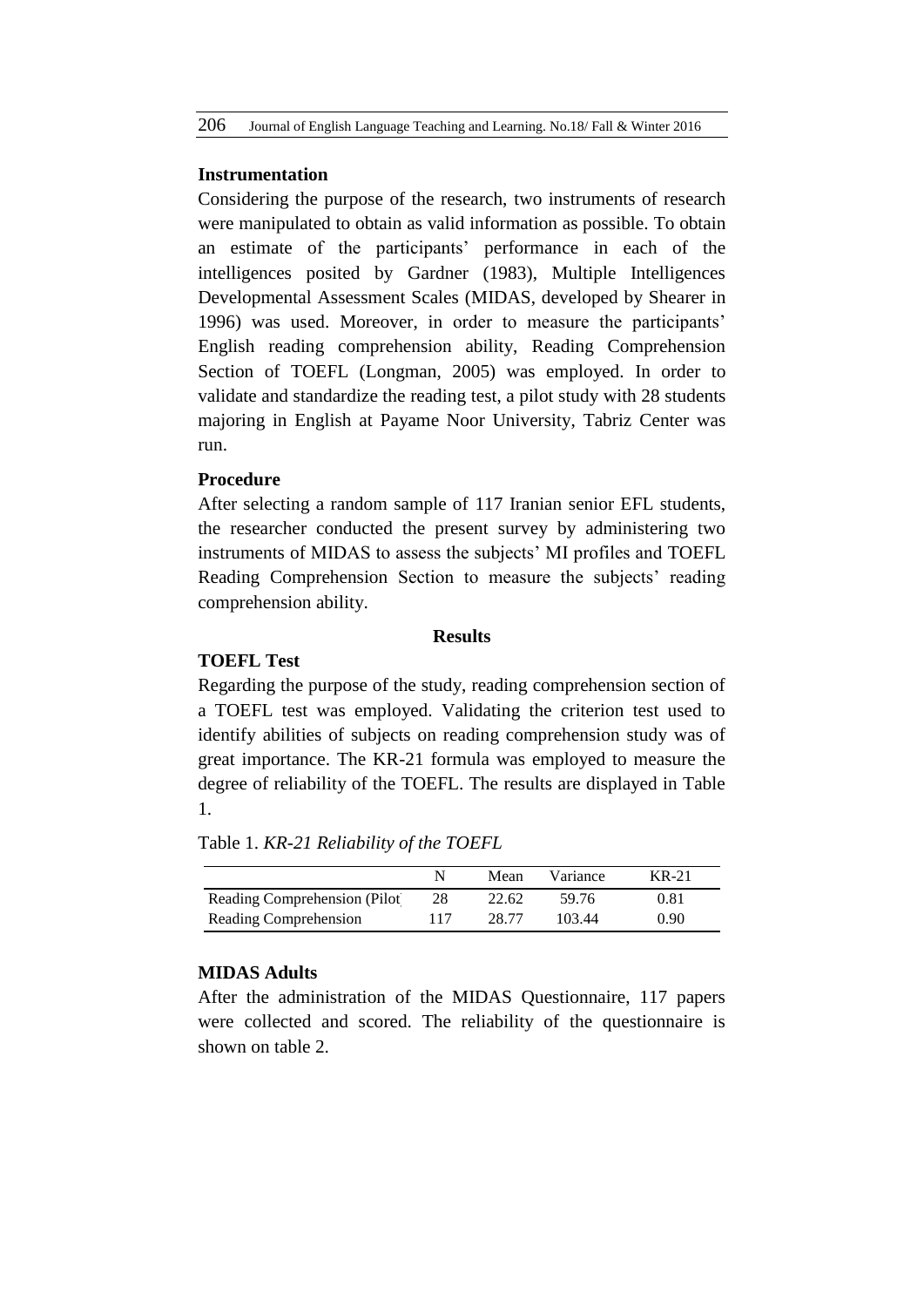|                   | N   | Mean   | Variance | <b>KR-21</b> |
|-------------------|-----|--------|----------|--------------|
| MI                | 117 | 279.97 | 4672.551 | 0.98         |
| Music             | 117 | 30.51  | 70.890   | 0.82         |
| Kinesthetic       | 117 | 25.99  | 94.853   | 0.88         |
| Logical           | 117 | 31.74  | 158.365  | 0.91         |
| Visual            | 117 | 34.85  | 52.660   | 0.73         |
| Verbal            | 117 | 52.77  | 167.851  | 0.90         |
| Interpersonal     | 117 | 50.48  | 131.907  | 0.90         |
| Intrapersonal     | 117 | 28.21  | 17.807   | 0.68         |
| <b>Naturalist</b> | 117 | 25.30  | 109.505  | 0.90         |

Table 2 .*KR-21 Reliability of MIDAS*

## **Testing the Hypotheses**

The results of table 3 indicate that there was a significant relationship between Iranian EFL learners' MI profiles and their reading comprehension abilities (r  $(115) = .91$ , P < .05, representing a large effect size). Thus the first null-hypothesis **was rejected**.

Table 3. *Pearson Correlation, MI with Reading Comprehension*

|    |                            | RC        |
|----|----------------------------|-----------|
|    | <b>Pearson Correlation</b> | $.913***$ |
| MI | Sig. (2-tailed)            | .000      |
|    | N                          | 117       |

\*\*. Correlation is significant at the 0.01 level (2-tailed).

In table 4, it is shown that there was a significant relationship between Iranian EFL learners' Logical-Mathematical Intelligence and their reading comprehension abilities (r  $(115) = .89$ , P < .05, representing a large effect size). Thus the second null-hypothesis **was rejected**.

Table 4 .*Pearson Correlation, Logical-Mathematical Intelligence with Reading Comprehension*

|                         |                            | <b>RC</b> |
|-------------------------|----------------------------|-----------|
|                         | <b>Pearson Correlation</b> | $.894***$ |
| Logical<br>Mathematical | $Sig. (2-tailed)$          | .000      |
|                         | N                          | 117       |

\*\*. Correlation is significant at the 0.01 level (2-tailed).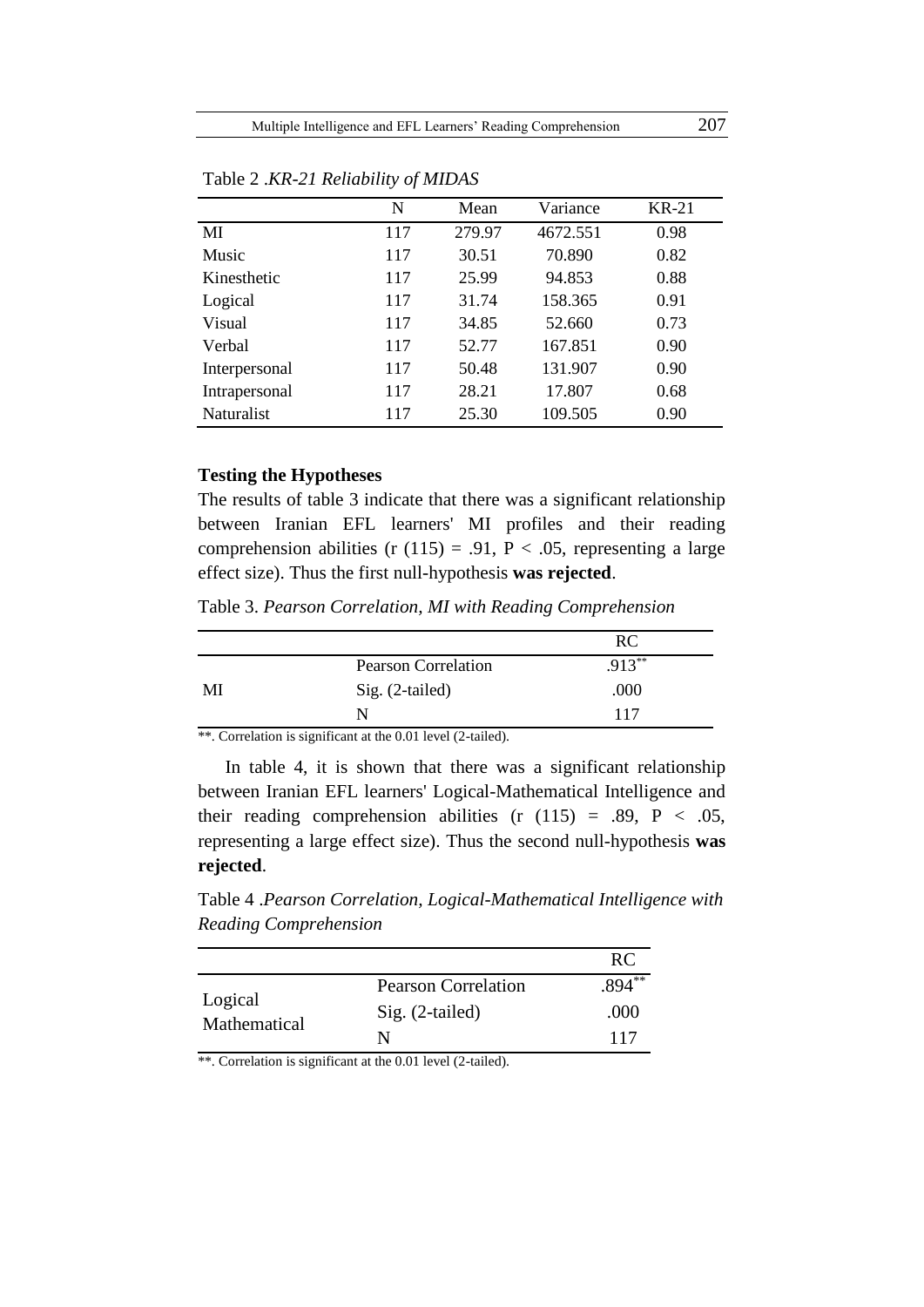As illustrated in table 5, there was a significant relationship between Iranian EFL learners' verbal and Linguistic Intelligence and their reading comprehension abilities (r  $(115) = .93$ , P < .05, representing a large effect size). Thus the third null-hypothesis **was rejected**.

Table 5 .*Pearson Correlation, Verbal and Linguistic Intelligence with Reading Comprehension*

|                      |                            | <b>RC</b> |
|----------------------|----------------------------|-----------|
|                      | <b>Pearson Correlation</b> | $.938***$ |
| Verbal<br>Linguistic | $Sig. (2-tailed)$          | .000      |
|                      | N                          | 117       |

\*\*. Correlation is significant at the 0.01 level (2-tailed).

By table 6, it is indicated that there was a significant relationship between Iranian EFL learners' Interpersonal Intelligence and their reading comprehension abilities (r  $(115) = .91$ , P < .05, representing a large effect size). Thus the fourth null-hypothesis **was rejected**.

Table 6 .*Pearson Correlation, Interpersonal Intelligence with Reading Comprehension*

|               |                            | <b>RC</b> |
|---------------|----------------------------|-----------|
|               | <b>Pearson Correlation</b> | $.916**$  |
| Interpersonal | $Sig. (2-tailed)$          | .000      |
|               |                            | 117       |

\*\*. Correlation is significant at the 0.01 level (2-tailed).

Regarding table 7, it is inferred that there was a significant relationship between Iranian EFL learners' Intrapersonal Intelligence and their reading comprehension abilities (r  $(115) = .89$ , P < .05, representing a large effect size). Thus the fifth null-hypothesis **was rejected**.

Table 7 .*Pearson Correlation, Intrapersonal Intelligence with Reading Comprehension*

|               |                            | RC       |
|---------------|----------------------------|----------|
|               | <b>Pearson Correlation</b> | $.890**$ |
| Intrapersonal | $Sig. (2-tailed)$          | .000     |
|               | N                          | 117      |

\*\*. Correlation is significant at the 0.01 level (2-tailed).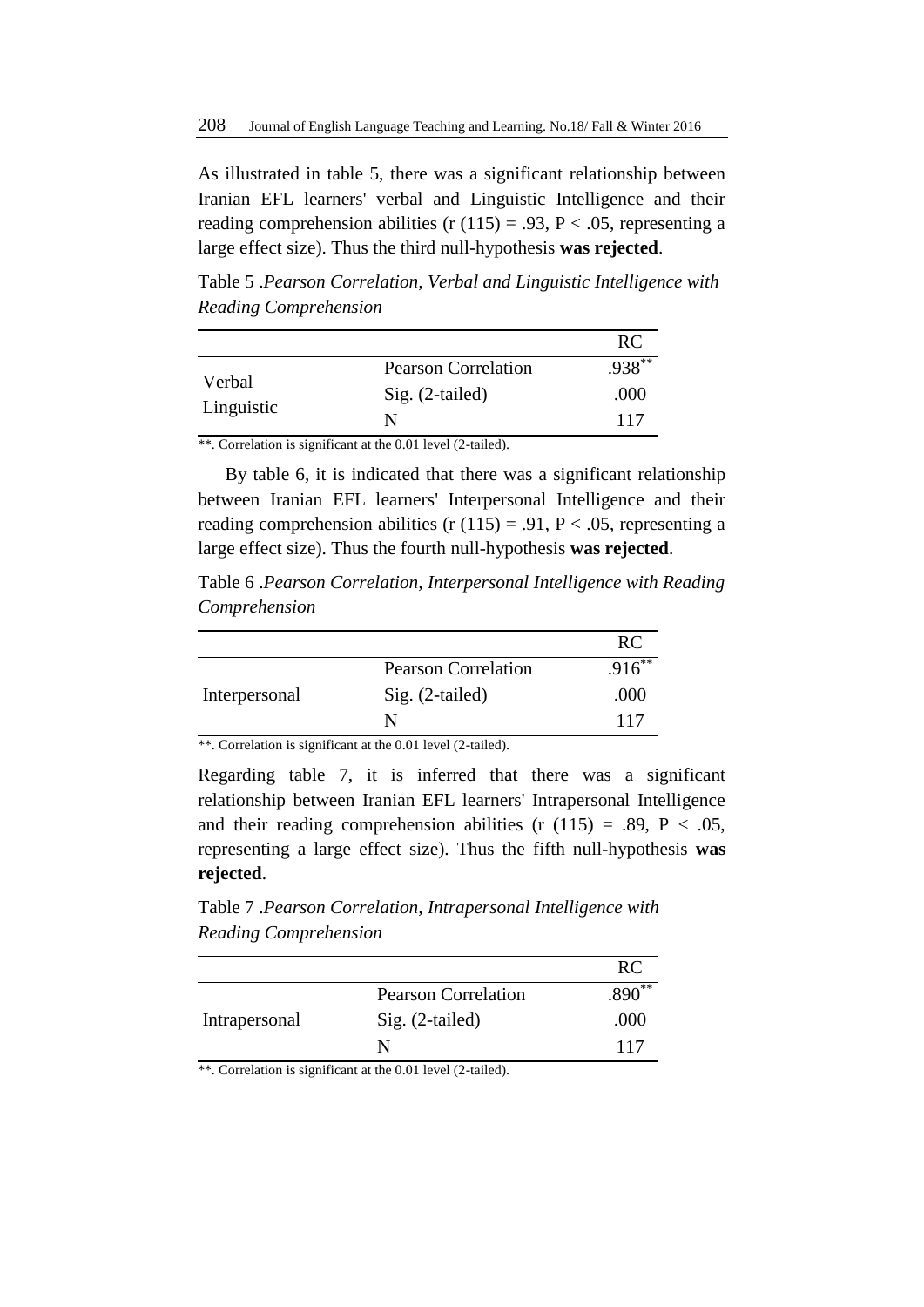As indicated in table 8, there was a significant relationship between Iranian EFL learners' musical Intelligence and their reading comprehension abilities (r  $(115) = .84$ , P < .05, representing a large effect size). Thus the sixth null-hypothesis **was rejected**.

Table 8 .*Pearson Correlation, Musical Intelligence with Reading Comprehension*

|         |                            | RC       |
|---------|----------------------------|----------|
|         | <b>Pearson Correlation</b> | $.846**$ |
| Musical | $Sig. (2-tailed)$          | .000     |
|         | N                          | 117      |
| .<br>.  | .                          |          |

\*\*. Correlation is significant at the 0.01 level (2-tailed).

Table 9 displays that there was a significant relationship between Iranian EFL learners' Bodily-Kinesthetic Intelligence and their reading comprehension abilities (r  $(115) = .49$ , P < .05, representing an almost large effect size). Thus the seventh null-hypothesis **was rejected**.

Table 9.*Pearson Correlation, Bodily Kinesthetic Intelligence with Reading Comprehension*

|                              |                            | RC.      |
|------------------------------|----------------------------|----------|
|                              | <b>Pearson Correlation</b> | $.490**$ |
| <b>Bodily</b><br>Kinesthetic | $Sig. (2-tailed)$          | .000     |
|                              | N                          | 117      |

\*\*. Correlation is significant at the 0.01 level (2-tailed).

The results of table 10 assumes that there was a significant relationship between Iranian EFL learners' Visual-Spatial Intelligence and their reading comprehension abilities (r  $(115) = .88$ , P < .05, representing a large effect size). Thus the eighth null-hypothesis **was rejected**.

Table 10 .*Pearson Correlation, Visual-Spatial Intelligence with Reading Comprehension*

|                   |                            | RC.      |
|-------------------|----------------------------|----------|
|                   | <b>Pearson Correlation</b> | $.881**$ |
| Visual<br>Spatial | $Sig. (2-tailed)$          | .000     |
|                   | N                          | 117      |

\*\*. Correlation is significant at the 0.01 level (2-tailed).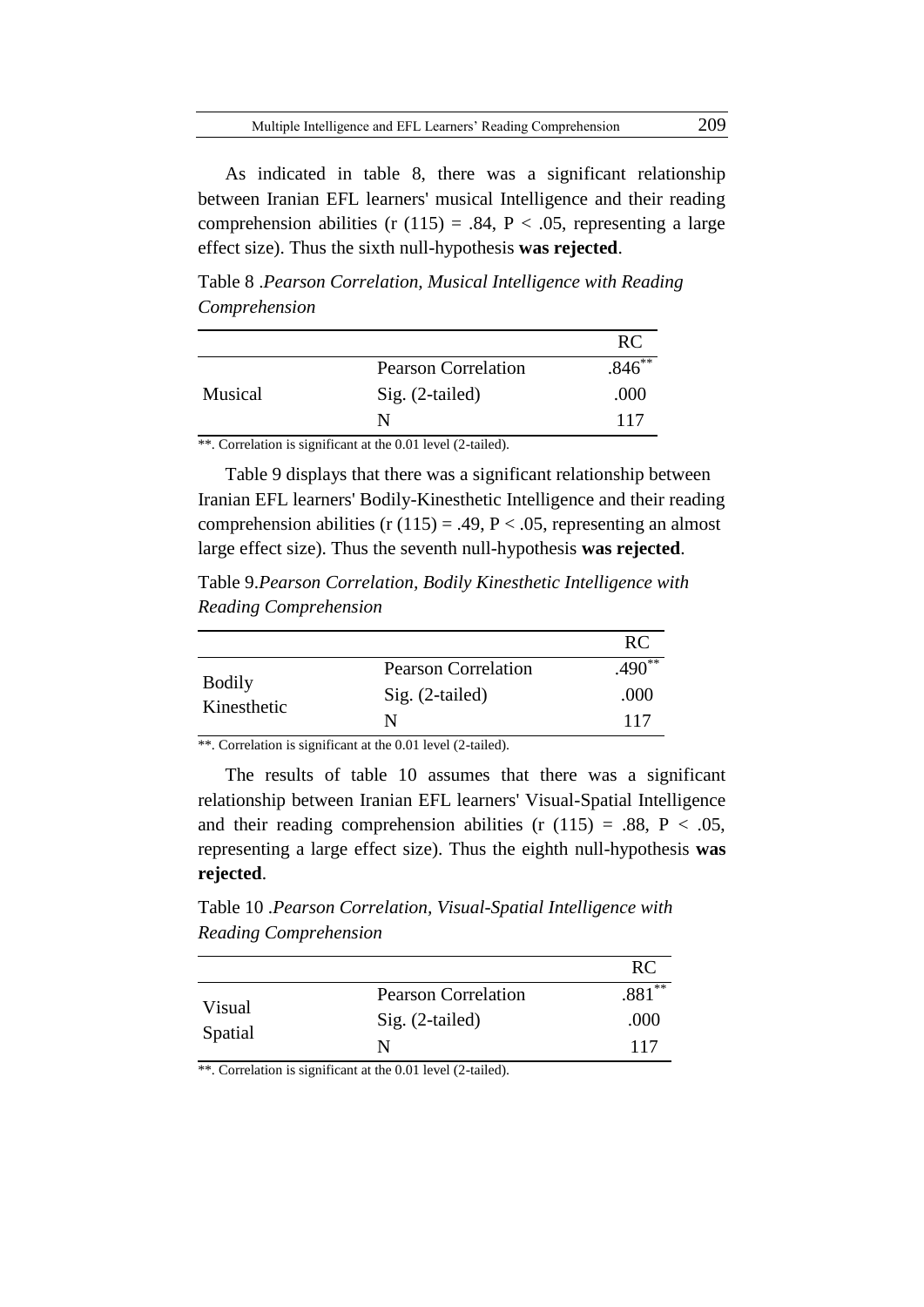The results of table 11 approves that there was a significant relationship between Iranian EFL learners' Naturalistic Intelligence and their reading comprehension abilities (r  $(115) = .60$ , P < .05, representing an almost large effect size). Thus the ninth nullhypothesis **was rejected**.

Table 11. *Pearson Correlation, Naturalistic Intelligence with Reading Comprehension*

|              |                            | RC        |
|--------------|----------------------------|-----------|
|              | <b>Pearson Correlation</b> | $.608***$ |
| Naturalistic | Sig. (2-tailed)            | .000      |
|              | N                          | 117       |

\*\*. Correlation is significant at the 0.01 level (2-tailed).

The last part consists of the data analysis based on the last research hypothesis; i.e.,  $H<sub>0</sub>10$ . None of the multiple intelligences or combination of them can predict Iranian EFL learners' reading comprehension ability.

As displayed in Table 12 a regression analysis through the backward methods was run to predict the subjects' performance on reading comprehension by using the eight components of the multiple intelligences. The eight multiple intelligences can predict 90.5 percent of the subjects' scores on the reading comprehension test ( $R = .951$ ,  $R<sup>2</sup> = .905$ ). On the second step and after excluding the Intrapersonal intelligence, the predictive power reduced to 90.3 percent, i.e.  $(R =$ .950,  $R^2$  = .903). And on the third step after excluding the Kinesthetic intelligence it reduced to 90.1 percent, i.e.  $(R = .949, R^2 = .901)$ .

Table 12 .*Model Summary*

| Model | R                 | R Square | Adjusted R<br>Square | Std. Error<br>of the<br>Estimate |
|-------|-------------------|----------|----------------------|----------------------------------|
|       | .951 <sup>a</sup> | .905     | .898                 | 3.256                            |
|       | .950 <sup>b</sup> | .903     | .897                 | 3.265                            |
|       | .949 <sup>c</sup> | .901     | .895                 | 3.290                            |

a. Predictors: (Constant), Naturalist, Kinesthetic, Logical, Intrapersonal, Music, Interpersonal, Visual, Verbal

b. Predictors: (Constant), Naturalist, Kinesthetic, Logical, Music, Interpersonal, Visual, Verbal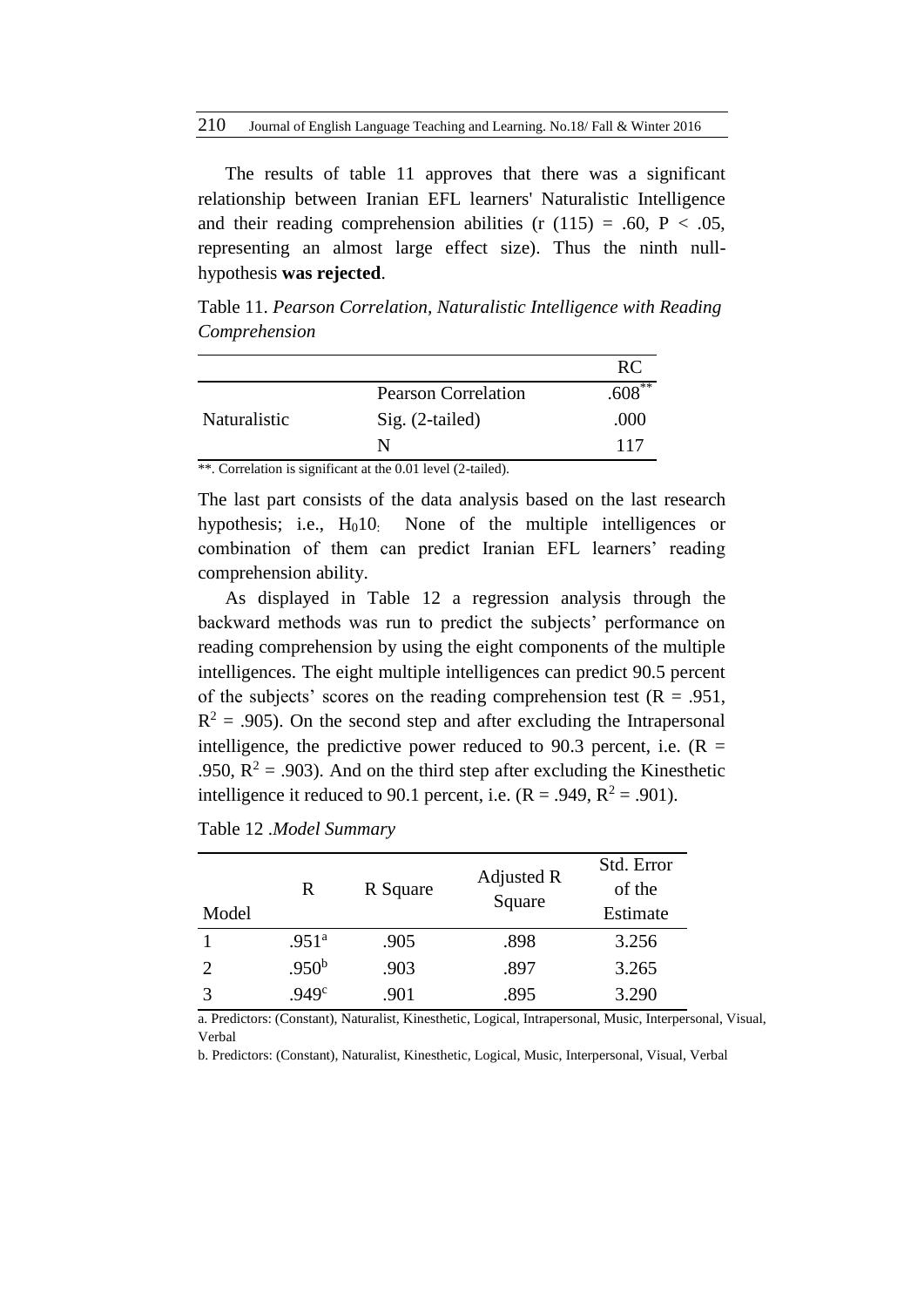c. Predictors: (Constant), Naturalist, Logical, Music, Interpersonal, Visual, Verbal d. Dependent Variable: RC

Table 13 indicates that the results of the ANOVA test of significance of regression model (F (6, 110) = 166.41, P < .05,  $\omega^2$  = .89, representing a large effect size) indicated that the components of multiple intelligence significantly predicted reading comprehension.

| Model                       |            | Sum of<br>Squares | df  | Mean<br>Square | F       | Sig.              |
|-----------------------------|------------|-------------------|-----|----------------|---------|-------------------|
|                             | Regression | 10853.976         | 8   | 1356.747       | 127.996 | .000 <sup>b</sup> |
|                             | Residual   | 1144.793          | 108 | 10.600         |         |                   |
|                             | Total      | 11998.769         | 116 |                |         |                   |
| $\mathcal{D}_{\mathcal{A}}$ | Regression | 10836.497         | 7   | 1548.071       | 145.181 | .000 <sup>c</sup> |
|                             | Residual   | 1162.273          | 109 | 10.663         |         |                   |
|                             | Total      | 11998.769         | 116 |                |         |                   |
| 3                           | Regression | 10808.066         | 6   | 1801.344       | 166.412 | .000 <sup>d</sup> |
|                             | Residual   | 1190.703          | 110 | 10.825         |         |                   |
|                             | Total      | 11998.769         | 116 |                |         |                   |

Table 13. *ANOVA Test of Significance of Regression Model*

a. Dependent Variable: RC

b. Predictors: (Constant), Naturalist, Kinesthetic, Logical, Intrapersonal, Music, Interpersonal, Visual, Verbal

c. Predictors: (Constant), Naturalist, Kinesthetic, Logical, Music, Interpersonal, Visual, Verbal

d. Predictors: (Constant), Naturalist, Logical, Music, Interpersonal, Visual, Verbal

Table 14 displays the regression coefficients for the predictors which can be used to build the regression equation.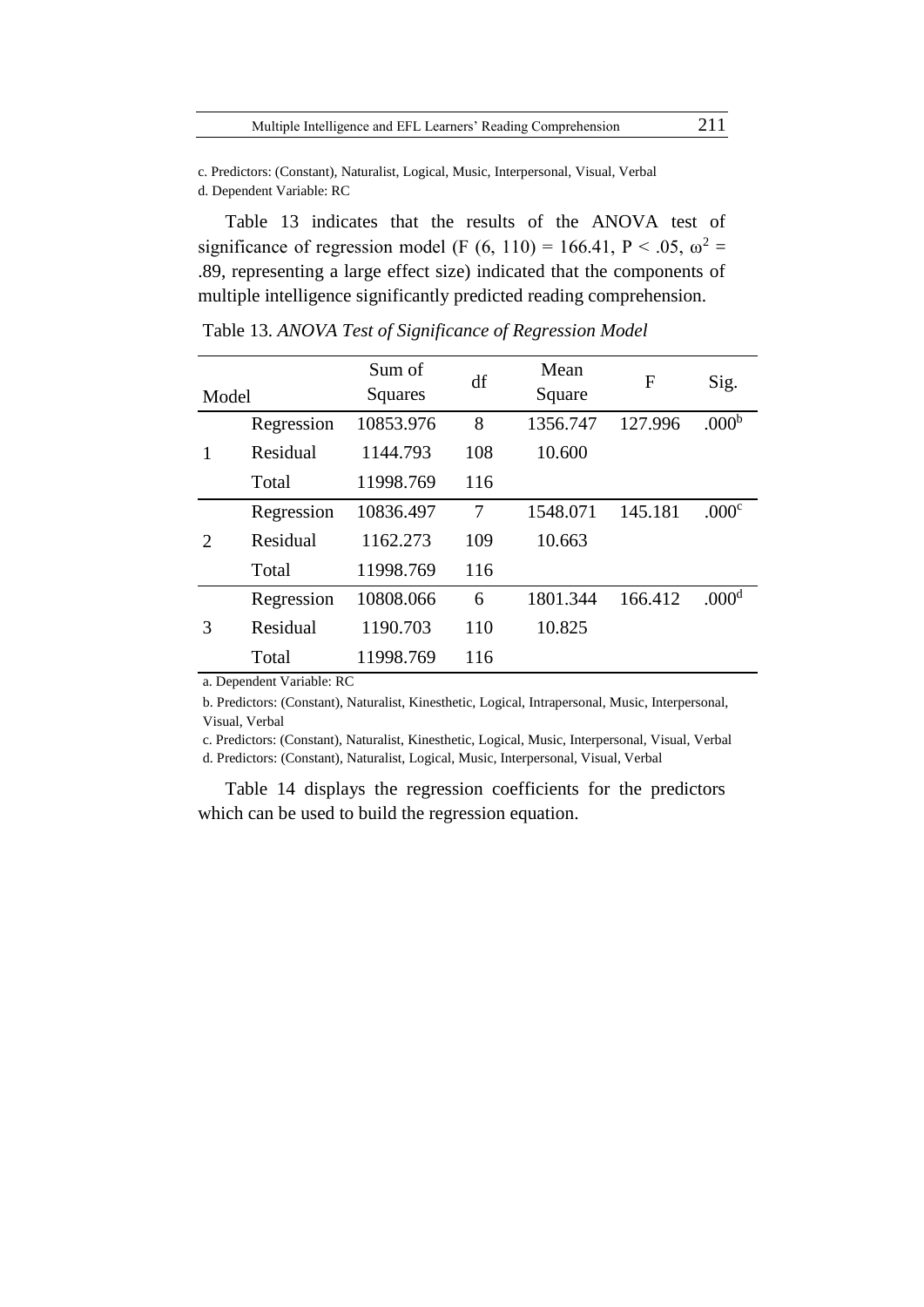|                |               | Unstandardized |            | Standardized |          |      |
|----------------|---------------|----------------|------------|--------------|----------|------|
|                |               | Coefficients   |            | Coefficients | t        | Sig. |
|                |               | B              | Std. Error | Beta         |          |      |
| Model          |               |                |            |              |          |      |
| 1              | (Constant)    | $-15.549$      | 3.012      |              | $-5.162$ | .000 |
|                | Music         | $-.182$        | .125       | $-.150$      | $-1.457$ | .148 |
|                | Kinesthetic   | $-.070$        | .039       | $-.067$      | $-1.764$ | .081 |
|                | Logical       | .109           | .066       | .135         | 1.643    | .103 |
|                | Visual        | .337           | .147       | .241         | 2.291    | .024 |
|                | Verbal        | .392           | .095       | .500         | 4.133    | .000 |
|                | Interpersonal | .208           | .093       | .234         | 2.241    | .027 |
|                | Intrapersonal | .250           | .195       | .104         | 1.284    | .202 |
|                | Naturalist    | $-.070$        | .041       | $-.072$      | $-1.702$ | .092 |
| $\overline{c}$ | (Constant)    | $-12.840$      | 2.156      |              | $-5.955$ | .000 |
|                | Music         | $-.214$        | .123       | $-.177$      | $-1.743$ | .084 |
|                | Kinesthetic   | $-.064$        | .039       | $-.061$      | $-1.633$ | .105 |
|                | Logical       | .115           | .066       | .142         | 1.735    | .086 |
|                | Visual        | .372           | .145       | .265         | 2.561    | .012 |
|                | Verbal        | .432           | .090       | .551         | 4.803    | .000 |
|                | Interpersonal | .240           | .089       | .271         | 2.691    | .008 |
|                | Naturalist    | $-.069$        | .041       | $-.071$      | $-1.664$ | .099 |
| 3              | (Constant)    | $-12.800$      | 2.172      |              | $-5.892$ | .000 |
|                | Music         | $-.246$        | .122       | $-.204$      | $-2.019$ | .046 |
|                | Logical       | .128           | .066       | .158         | 1.924    | .057 |
|                | Visual        | .380           | .146       | .271         | 2.602    | .011 |
|                | Verbal        | .433           | .091       | .551         | 4.774    | .000 |
|                | Interpersonal | .212           | .088       | .239         | 2.402    | .018 |
|                | Naturalist    | $-.070$        | .042       | $-.072$      | $-1.676$ | .097 |

## Table 14. *Coefficients*

a. Dependent Variable: RC

Table 14 displays that Verbal Intelligence is the most significant predictor of reading comprehension of Iranian EFL students. Visual Intelligence is the second significant predictor and Interpersonal is the third important predictor of reading comprehension.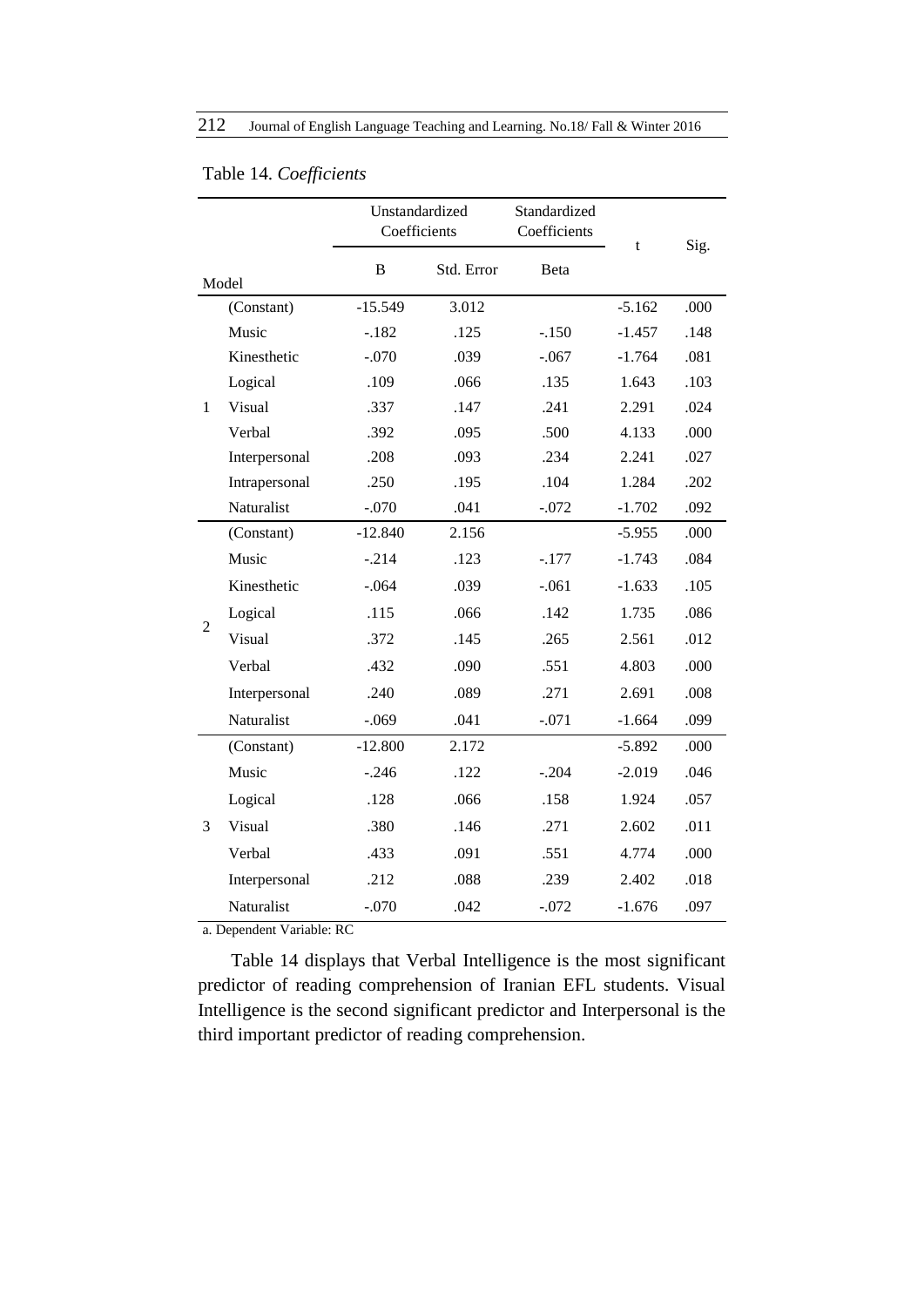#### **Discussion**

After analyzing the data collected, the results show that there is a significant relationship between Iranian EFL learners' MI profiles and their reading comprehension abilities. Moreover, the results indicate that all of the intelligence types including Logical-Mathematical, Verbal-Linguistic, Interpersonal, Intrapersonal, Musical-rhythmic, Bodily-Kinesthetic, Visual-Spatial, Naturalistic Intelligence are significantly correlated with the Iranian EFL learners' reading comprehension. Furthermore, the results reveal that the Verbal-Linguistic intelligence is the most significant intelligence type predictor of the learners' reading comprehension. Likewise, Visual-Spatial and Interpersonal Intelligences are the second and third predictors of the learners' reading comprehension respectively. Furthermore, among the different types of intelligences, Intrapersonal and Kinesthetic Intelligences could not predict the reading comprehension of the learners.

Based on the results, Verbal-Linguistic Intelligence is the most significant predictor of the learners' reading comprehension. This is in line with the explanation of Verbal Intelligence that entails using of words effectively. These learners have highly developed auditory skills and often think in words. Students with high Verbal Intelligence display a facility with words and languages. They are typically good at reading, writing, playing word games, making up poetry or stories, telling stories and memorizing words along with dates. Verbal Intelligence can be enhanced by encouraging students to say and see words, read books together.

To vindicate the relationship between Verbal Intelligence – which is most correlated MI profile with the learners' reading comprehension and the most significant predictor of their reading in the present study – and learning in general and foreign language reading comprehension in particular, Richards and Rodgers (2001) explain that once individuals accept the existence of such a construct as Linguistic Intelligence, it will be natural assumption that such an intelligence has a direct relationship with verbal and linguistic abilities. Language learning and use are obviously closely linked to what MI theorists label Linguistic Intelligence.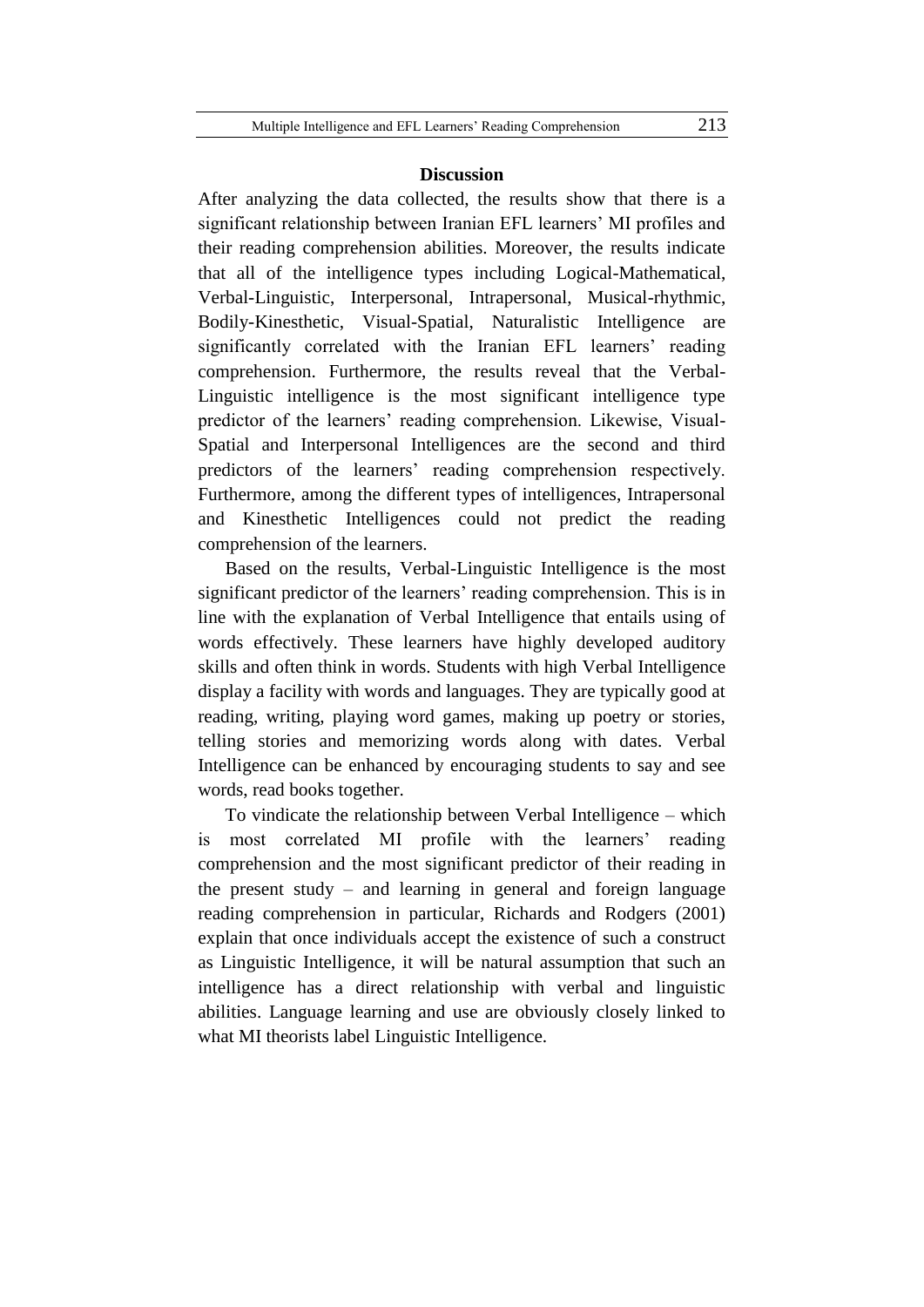Hence, the findings of this research are in accordance with the Shearer's (2006) study. Based on the Shearer's (2006) research, the two lowest MI scales of learners with regard to their reading were Natural and Logical-Mathematical, while the Interpersonal Intelligence was the highest. In the present research, too, learners' Interpersonal Intelligence is the second correlated one and the third significant predictor of the learners' reading comprehension; while Natural Intelligence is the second last (seventh) correlated and the least significant predictor of the reading comprehension ability.

The findings of this research are in line with Heidari and Khorasaniha's (2013) study who claimed that a significant relationship was observed between MI and reading proficiency. Moreover, they maintained that the Visual Intelligence made the greatest contribution in predicting reading proficiency; which is, somehow, in accordance with the findings of the present study that the Visual Intelligence is the second predictor of the learners' reading comprehension.

On the other hand, Jokar and Hesabi (2014) declared that among different types of intelligences just Linguistic-Verbal, Logical-Mathematical, Spatial, and Interpersonal intelligences have statistically positive relations with the level of learners' reading skill. These findings are, somehow, in accordance with the results of the present study which claim that all types of the intelligences are correlated with the reading comprehension of the learners. Furthermore, they summed up that Linguistic-Verbal and Natural Intelligences could predict the reading skill of the learners. All over again, this result is in agreement with the finding of the present research declaring that Verbal-Linguistic Intelligence is the most significant predictor of the learners' reading comprehension.

In addition, in a study by Hashemi (2008) on the relationship between Multiple Intelligence and Reading Comprehension, she concludes that Kinesthetic and Verbal Intelligences make the greatest contribution toward predicting reading ability of the learners. This conclusion, again, is in line with the findings of the present research that Linguistic-Verbal Intelligence is most significant predictor of the learners' reading ability.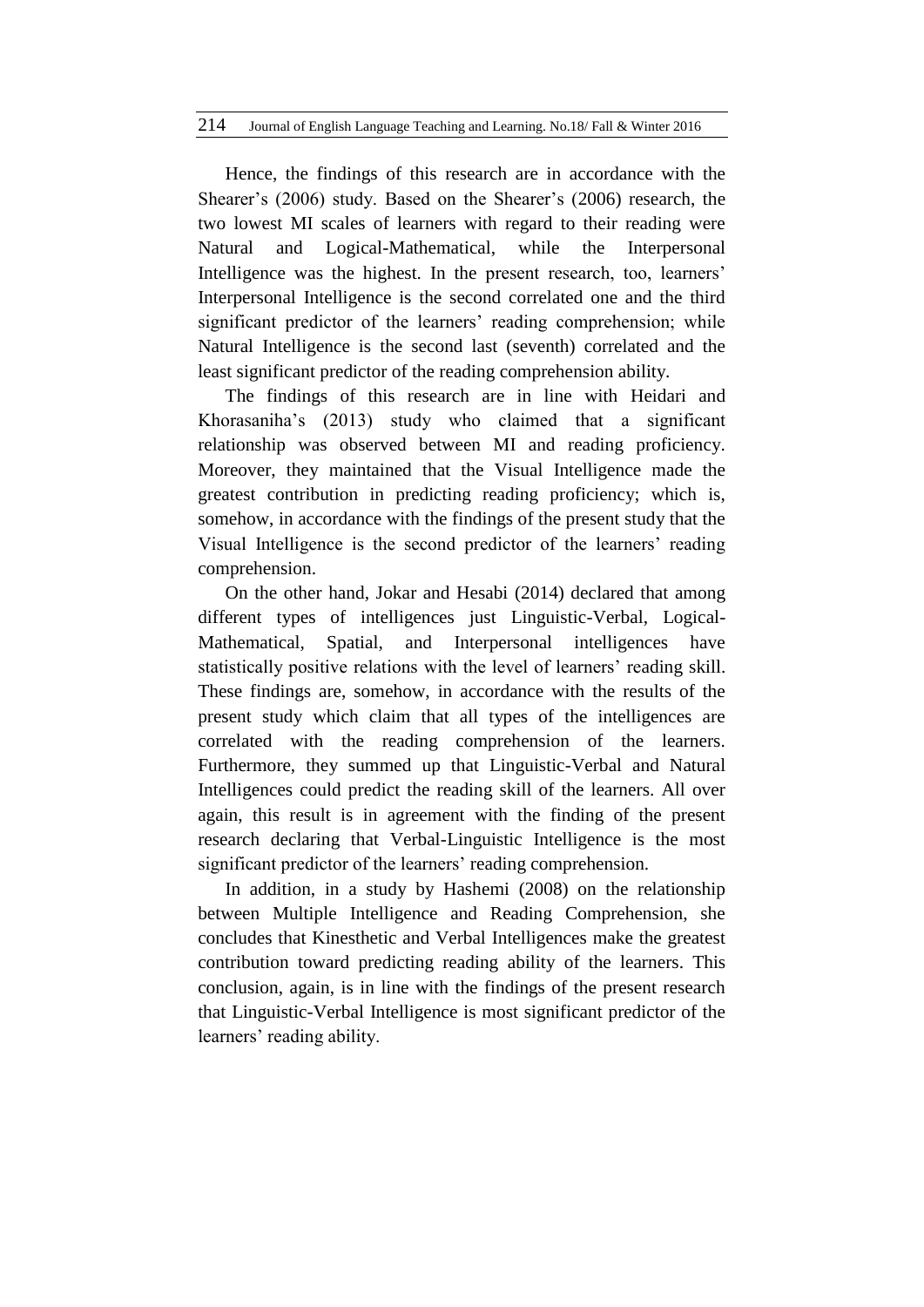As stated before, the findings of the present study reveal that Visual-Spatial Intelligence is the second significant predictor of the learners' reading comprehension. As Gardner (1983) defines, Visual-Spatial Intelligence is the ability to perceive all the elements necessary to create a mental image of something. Accordingly, Arnold (1999) claims that mental images are present in thought and have a strong influence on reasoning (qtd. in Arnold & Fonseca, 2004). Visual-Spatial Intelligence has been considered useful for providing comprehensive input and can create and enhance meaningful comprehension.

Additionally, the findings of the Saricaoglu and Arikan (2009) and Ozdemior, Guneysu, and Tekkaya (2006) study display that there was a low relationship between Musical Intelligence and reading abilities of learners. This finding is also similar to the present research in which the Musical Intelligence is among the least correlated profiles with reading ability (sixth one). On the other hand, despite the fact that there are some aspects of language that are of phonological/intonational type and one expects to find a relationship between musical sensitivity as it is measured by the musical component of MI and phonological aspects of language, the results of the present research show that Musical-Rhythmic Intelligence is the fourth predictor of the learners' reading comprehension and it has a negative relationship with the learners' reading comprehension; i.e., it seems that low achievers in reading comprehension may have high Musical Intelligence, and likewise better readers may have less Musical Intelligence. This negative relationship may be due to the nature of educational methodology used in Iranian EFL classes, in which music has less, if any, contribution in language teaching classroom. Similarly, this result is in line with the Hajhashemi, Akef and Anderson's (2012) research claiming that there was a statistically significant difference in the mean of the Musical Intelligence of the low achievers and the high achievers in reading which indicates that better readers may be less intelligent 'musically'. It may be in harmony with the characteristics of the introvert vs. extrovert students or their talent on musical features in that extrovert learners may have a good sense of Musical Intelligence regardless of their ability in reading comprehension.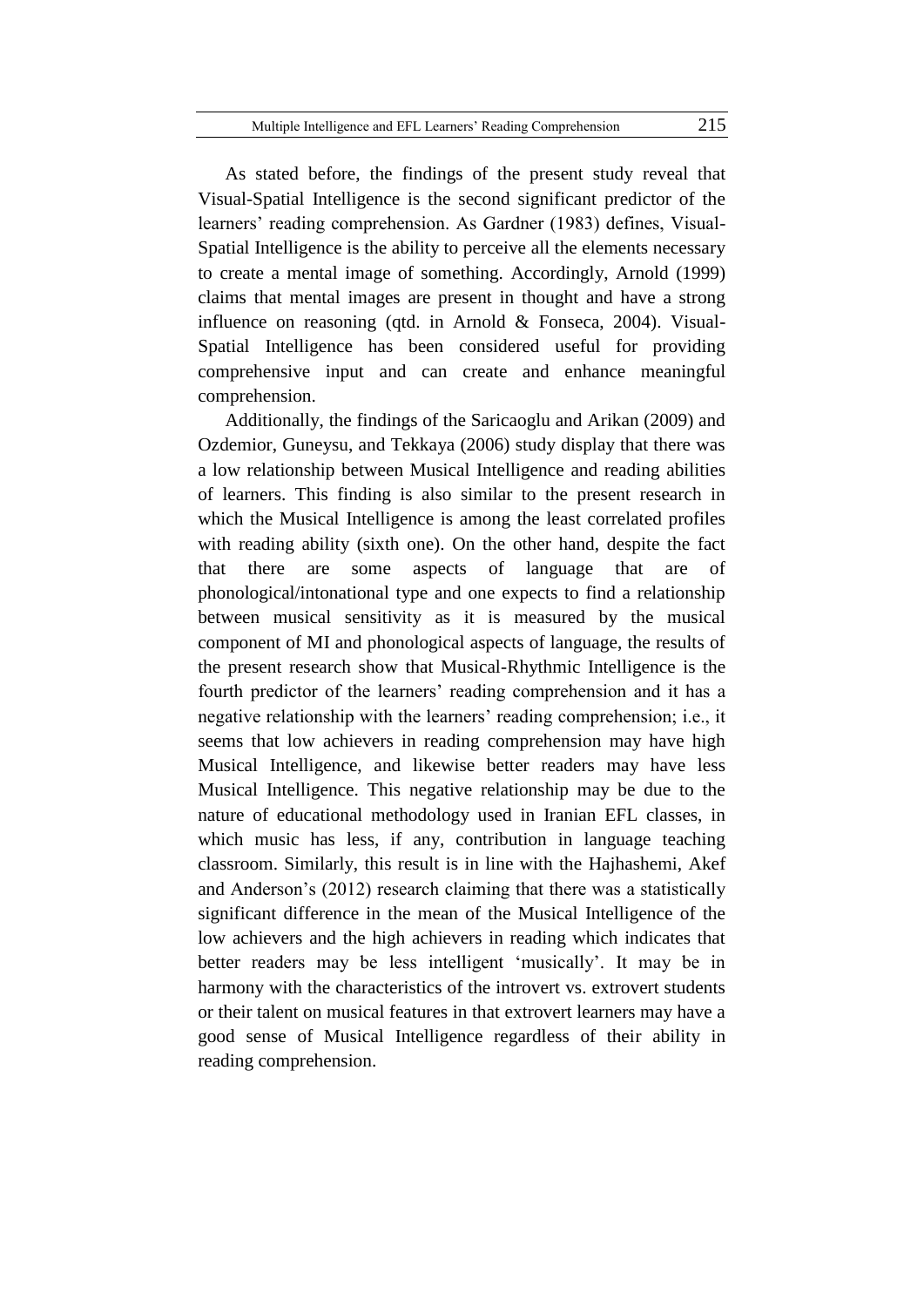As the results of the present study indicate Interpersonal Intelligence is the second correlated MI profile with the reading comprehension of the learners and the third significant predictor of their reading comprehension. This area has to do with interaction with others. These students learn through interaction. They have many friends, empathy for others, street smarts. Individuals who have high interpersonal intelligence are characterized by their sensitivity to others' moods, feelings, temperaments and motivations, and their ability to cooperate in order to work as part of a group. Those with high interpersonal intelligence communicate effectively and empathize easily with others, and may be either leaders or followers. They often enjoy discussion and debate. This type of intelligence can be acquired by group activities, seminars, and dialogues. Thus, it is assumed that students with higher Interpersonal Intelligence are extroverted and they know how to make use of social encounters to improve their language learning prospects. It may be concluded that good readers are those who can create comprehensive interaction with the writer in order to understand his/her points of views which have been constructed in the form of a unique world through the text.

On the other hand, the results are in line with the findings of a research by Akbari and Hosseini (2008), who claim that Linguistic and Interpersonal Intelligences are positive predictors of language strategy use. The same is true with the present study in which the Linguistic and Interpersonal Intelligences are the first and third significant predictors of learners' reading comprehension. Moreover, they declare that Kinesthetic is the negative predictor, while in the present study, this profile is not considered as the predictor of reading comprehension. The predicting nature of Interpersonal Intelligence regarding the learners' reading comprehension reveals that successful reading comprehension involves cognitive knowledge and therefore cognitive strategy use (comprehending strategy). By the same token, Phakiti (2006) explains that only comprehending strategies were found to directly influence EFL reading test performance.

To justify the low correlation of Kinesthetic Intelligence with reading comprehension, it seems that physical ability may not effectively affect Iranian EFL learning in general and their reading comprehension abilities in particular. By the same token, Akbari and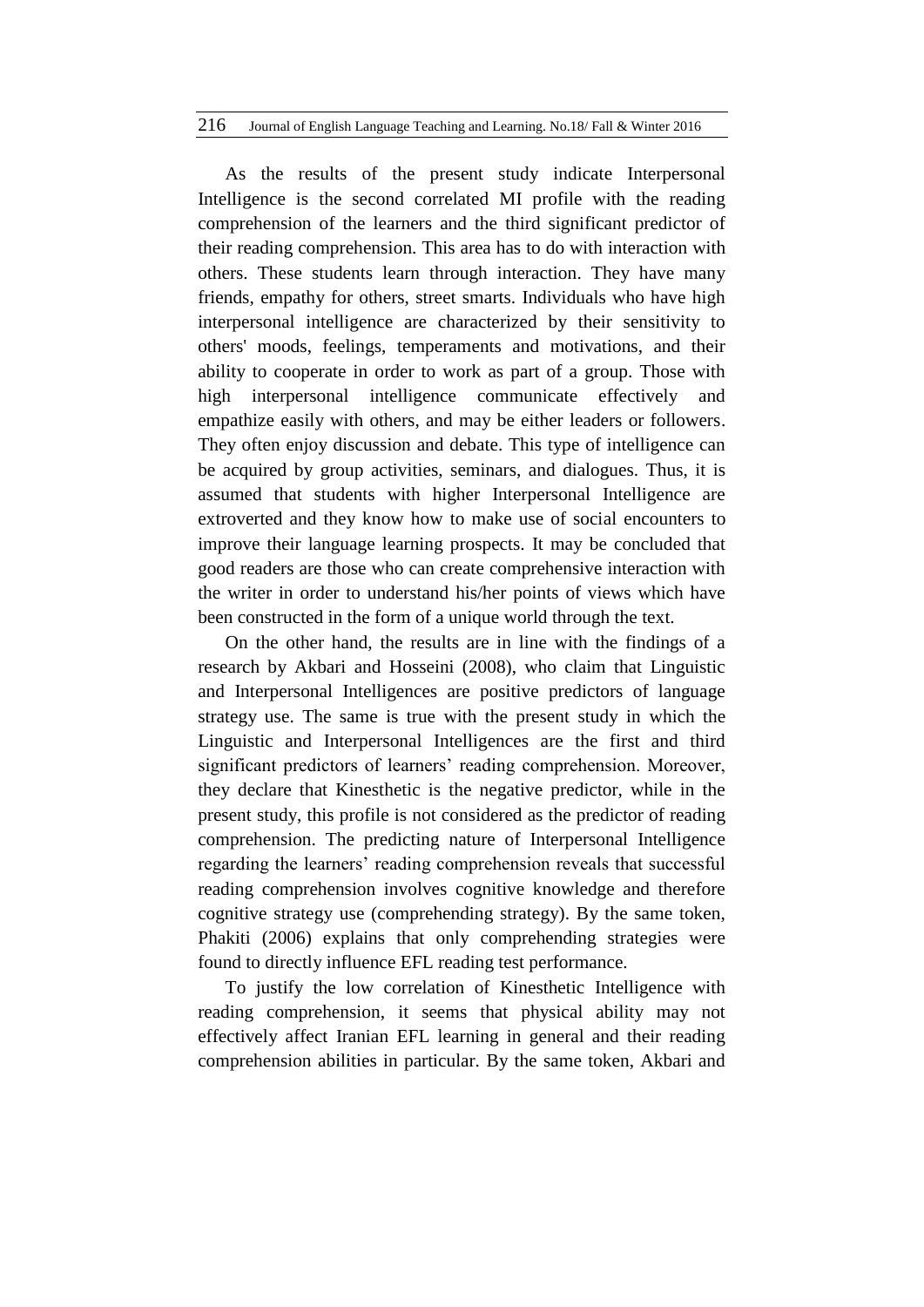Hosseini (2008) declare that it is not surprising due to the fact that physical ability is not mentioned as one of the variables positively affecting foreign language development. Furthermore, concerning the low correlation of Natural Intelligence with reading comprehension ability, Akbari and Hosseini (2008) state that one does not expect environmental concerns to share any communalities with strategies aimed at learning an additional language.

## **Conclusion**

On the basis of the findings of the present study, the researcher can conclude that in EFL reading classroom the possibility of motivating learners by activating multiple ways of meaning-making through the use of a large variety of intelligence related to tasks and activities, makes it rewarding to engage multiple memory pathways necessary to produce deep learning.

Concerning the most significant predictor intelligence type of reading comprehension, i.e., Verbal-Linguistic, the results lead the researcher suggest that activities (such as editing a peer's paper, giving an oral presentation, listing the strengths and weaknesses of a product, writing a eulogy, writing directions to accompany a map) that entail written and spoken words, interpretation and explanation of ideas and information via language, and understanding relationship between communication and meaning can be rewarding for their achievement in EFL reading classes, both through the teaching/learning process and assessment procedures. Furthermore, teachers are better to provide opportunities that their students can exhibit sensitivity and strength in linguistic abilities. They should encourage students to remember written and spoken information, enjoy reading and writing, debate or give persuasive speeches, be able to explain things well, and use humor when telling stories.

According to Gardner (1983), any individual could exhibit sensitivity and strength in all or some of the following linguistic abilities: word meaning, word order, word sounds, and language function. Those with verbal-linguistic intelligence learn foreign languages very easily as they have high verbal memory and recall, and an ability to understand and manipulate syntax and structure.

Regarding the second significant relationship demonstrating intelligence type, i.e., Interpersonal, teachers can help their students to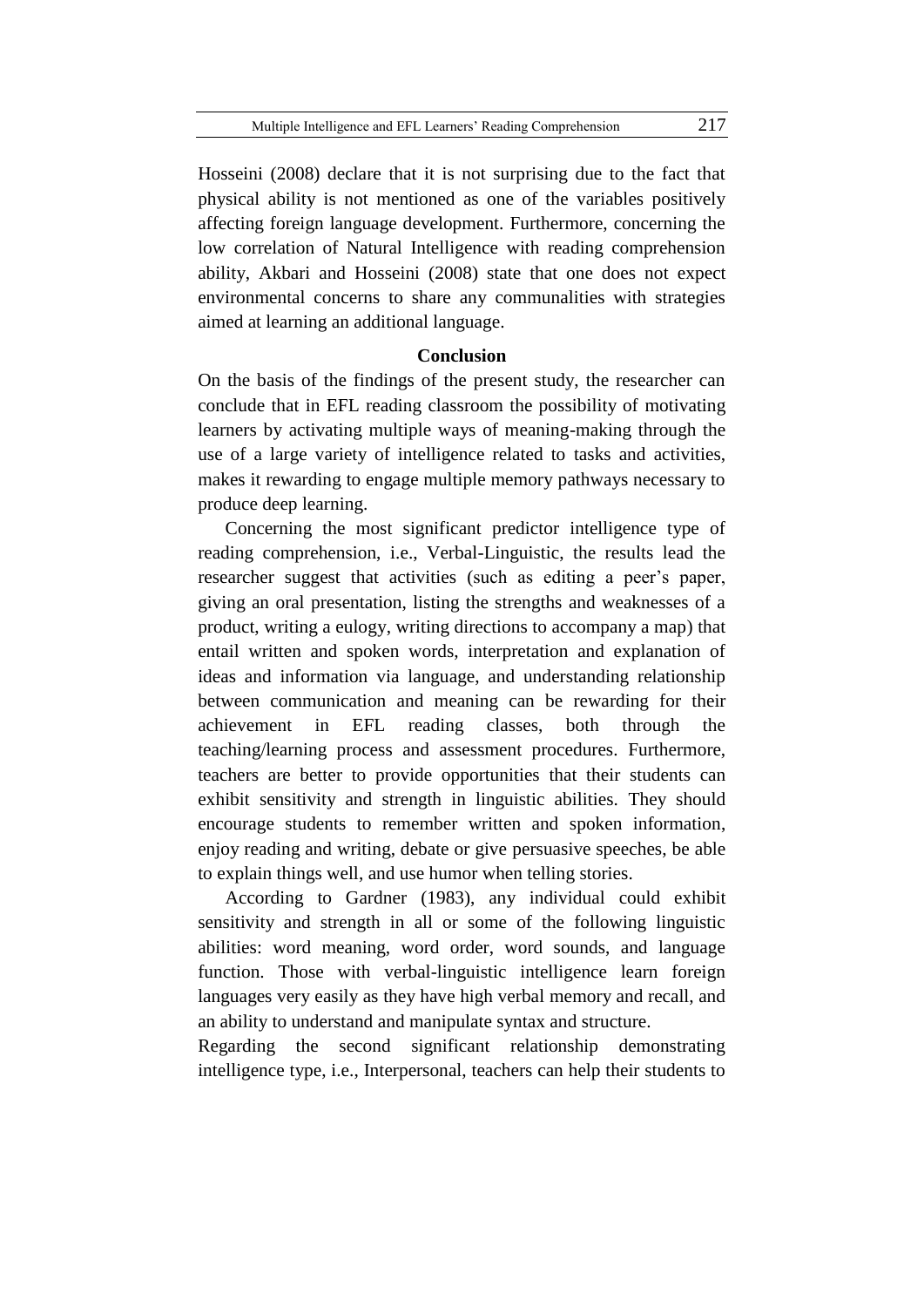benefit most from such learning activities as pair work, group brainstorming, peer tutoring, role plays, etc. Therefore, teachers may set out their reading classes in such a way that the students can understand their perspectives and options that are highly interpersonal intelligence connected.

Educational methods such as cooperative learning and social constructivism, stresses the importance of interaction of the participants in the learning situation. As Dornnyei and Murphey (2003) explain, "from a Vigotskian constructivist point of view, learning happens *inter-mentally* first, between minds in interaction, and only later becomes one's own learning, *intra-mentally*" (cited in Arnold & Fonseca, 2004, p. 128).

Moreover, according to the findings of the present research, the second intelligence type which was found to predict learners' reading comprehension is Visual-Spatial intelligence. In reading comprehension classrooms visual elements can be focused on which are especially useful for providing comprehensible and meaningful input for second language learners. In work with reading comprehension when mental images are used systematically they become a very useful learning strategy, due to the fact that visualizing while trying to understand a text is crucial for meaning making (Tomlinson,1998; cited in Arnold & Fonseca, 2004). Thus, it can be concluded that many students also find that visual teaching aids such as charts, drawings, slides, posters, and videos enhance their copping ability in the second language because they facilitate information retrieved.

Multiple intelligences theory provides different pathways to tap the diverse students' learning preferences. Different intelligence types are considered as learning tools and have a contribution to the learners' success and development. Since the findings of the present study revealed significant relationship between all of the intelligence types, on the basis of the multiple intelligences theory, all of the intelligences should be activated if the aim of education is to train successful individuals in everyday life in the globalized diverse world. Hence, although in the past it was mostly used to associate the reading skill with linguistic intelligence and with distinctive brain structures in the left hemisphere, now, one can demonstrate the interplay of all of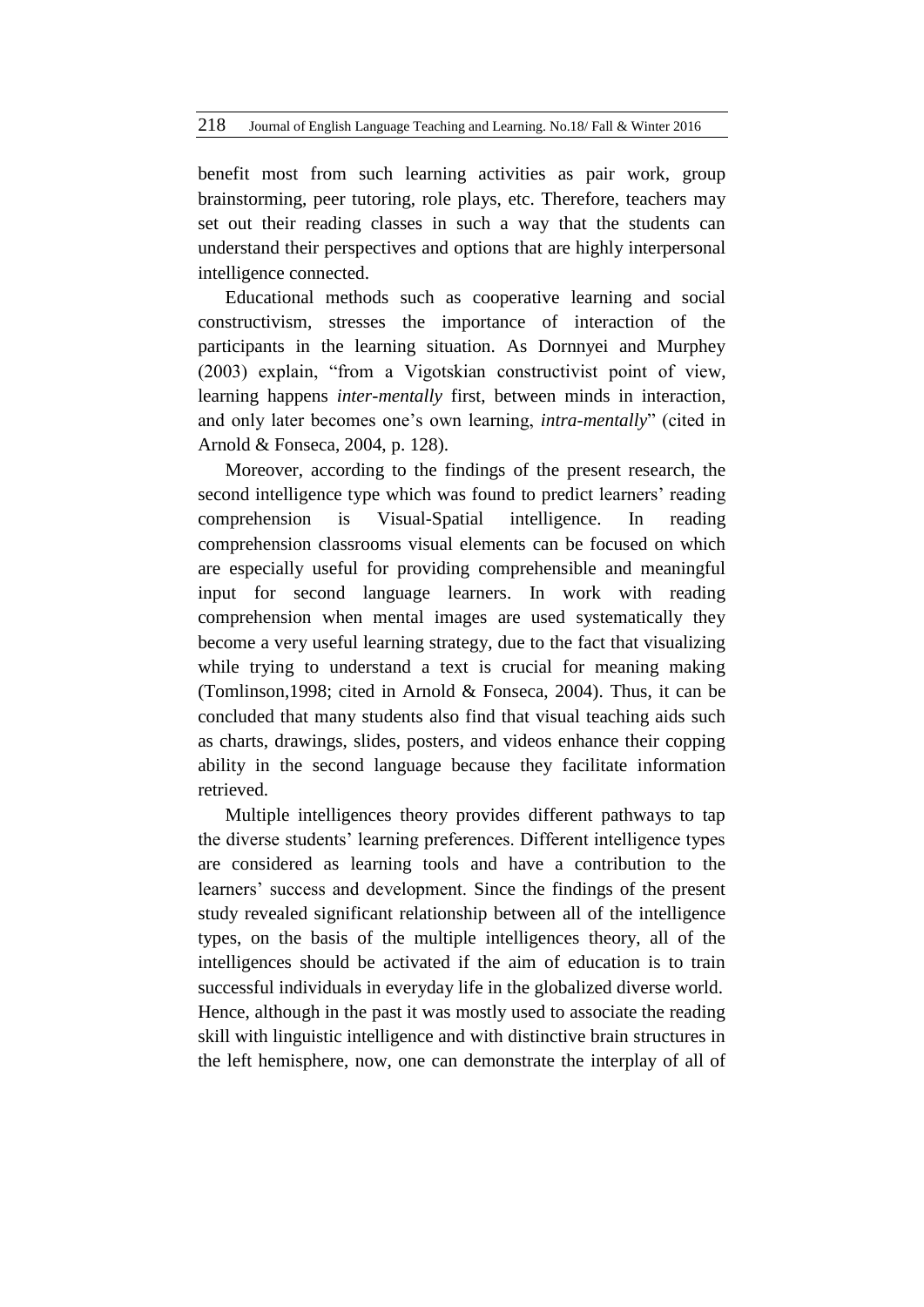the multiple intelligence types when it comes to process the actual experience of reading. Consequently, within a MI framework, language teachers are strongly recommended to represent all the intelligences, "while not losing sight that their purpose is to teach language (Fahim, Bagherzadeh, & Alemi. 2010, p. 5).

In addition, proponents of MI-based education identify classroom as more than a place that students simply learn facts, but instead where students learn how to learn and think critically about their learning. This enhances each individual's prospects on postgraduation because they come out with the ability to solve problem and work in a multitude of work settings. The opportunities created for post-graduation give each of the students a purpose in the classroom. Classroom, no longer is only for students going on in academia, but instead everyone is prepared to be *citizen of the world* (Carig, 2007). Specific goals and notions of such a program will be identified late in their life, but students will emerge with higher probability for success. Basically, MI-inspired instruction creates a force of critical thinking individuals prepared for the world. It can help teachers achieve this important and necessary goal by providing a MI-inspired framework the great focus of which is on problemsolving and culturally valued produce-creating.

On the other hand, learning in any classroom should involve personal development and growth in all human dimensions. For today's language classroom it is not enough solely to promote linguistic competence or even communicative competence. As quoted in Arnold & Fonseca (2004, p. 130), Gardner (1993) explains the social advantages inherent in the application of his theory:

It is of the utmost importance that we recognize and nurture all the varied human intelligences. We are all so different largely because we all have combinations of intelligences. If we recognize this I think we will have at least a better chance of dealing appropriately with the many problems that we face in the world. If we can mobilize the spectrum of human abilities, not only will people feel better about themselves and more competent; it is even possible that they will also feel more engaged and better able to join the rest of the world community in working for the broad.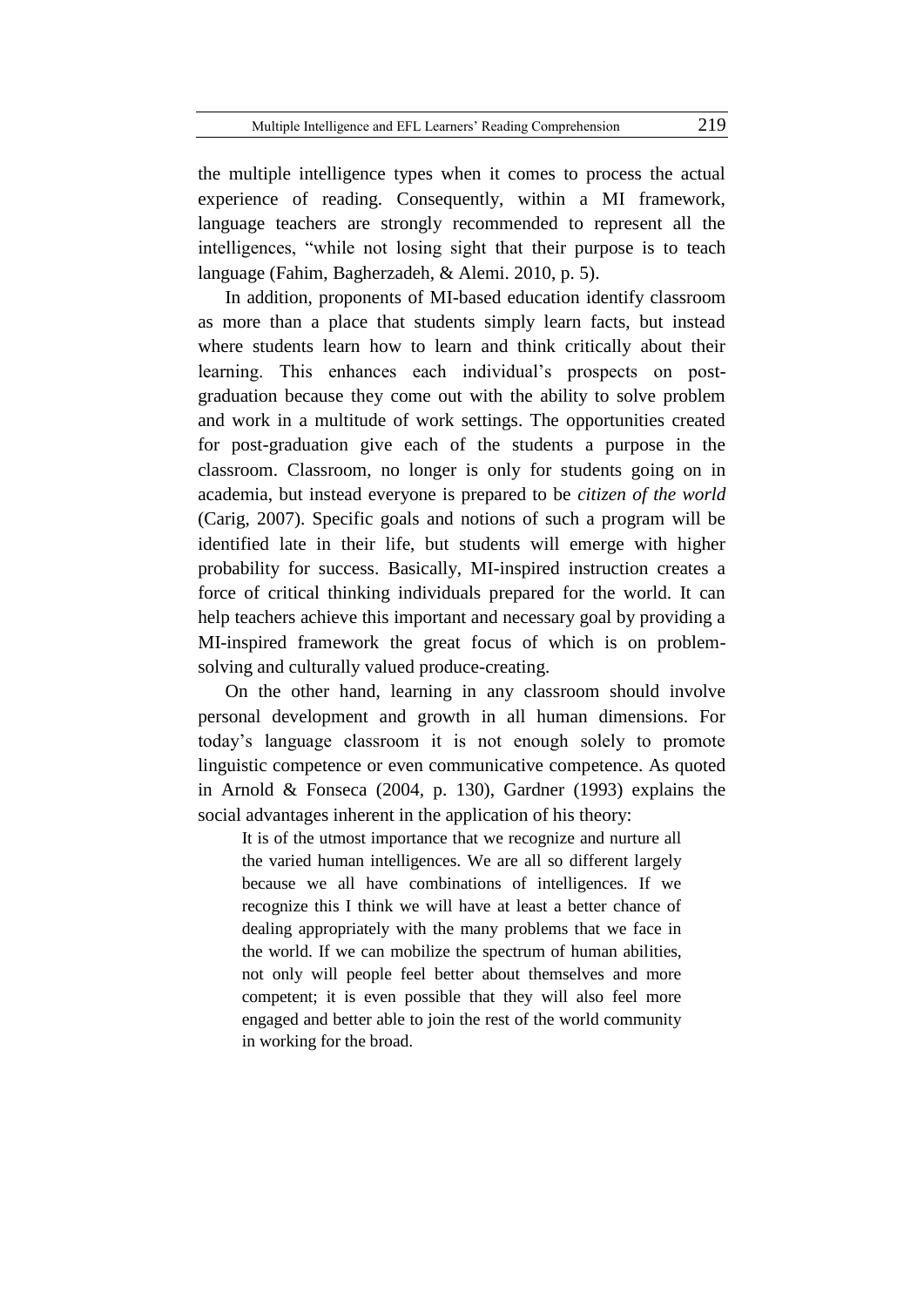#### **References**

- Akbari, R., & Hosseini, K. (2008). Multiple intelligences and language learning strategies: Investigating possible relations. *System, 36*(2)*,*  141-155*.*
- Arnold, J. & Fonseca, M. C. (2004). Multiple intelligence theory and foreign language learning: A brain-based perspective. *IJES (International Journal of English Studies), 4*(1)*,* 119-136.
- Brindley, S. (1994). *Teaching English.* (Ed). New York: Routledge.
- Carig, B. (2007). High stakes testing meets multiple intelligences. *Education and Social Change, (2007, May),* 1-23*.*
- Celce- Morcia, M. (2001). *Teaching English as a second or foreign language*. (3<sup>rd</sup> Ed.). USA: H&H publishers.
- Dornyei, Z. & T. Murphy. (2003). *Group dynamics in the language classroom.* Cambridge: Cambridge University Press.
- Fahim, M., Bagherzadeh, M., & Alemi, M. (2010). The relationship between test takers' multiple intelligences and their performance on reading sections of TOEFL and IELTS. BRAIN. Broad Research in Artificial Intelligence and Neuroscience*, 1*(3), 27-41.
- Gaines, D., & Lehmann, D. (2002). Improving student performance in reading comprehension through the use of multiple intelligence. *ERIC Document Reproduction Service No. ED467515CS511 267*. Retrieved January 20, 2014 from: [http://www.eric.ed.gov/ERICWebPortal/search/detainmini.jsp?](http://www.eric.ed.gov/ERICWebPortal/search/detainmini.jsp?%20_nfpb=true&_&ERICExtSearch-SearchValue_0=ED467515&ERICExtSearch%20SearchType_0=no&accno=ED467515)  [\\_nfpb=true&\\_&ERICExtSearch-](http://www.eric.ed.gov/ERICWebPortal/search/detainmini.jsp?%20_nfpb=true&_&ERICExtSearch-SearchValue_0=ED467515&ERICExtSearch%20SearchType_0=no&accno=ED467515)[SearchValue\\_0=ED467515&ERICExtSearch](http://www.eric.ed.gov/ERICWebPortal/search/detainmini.jsp?%20_nfpb=true&_&ERICExtSearch-SearchValue_0=ED467515&ERICExtSearch%20SearchType_0=no&accno=ED467515)  [SearchType\\_0=no&accno=ED467515.](http://www.eric.ed.gov/ERICWebPortal/search/detainmini.jsp?%20_nfpb=true&_&ERICExtSearch-SearchValue_0=ED467515&ERICExtSearch%20SearchType_0=no&accno=ED467515)
- Gardner, H. (1983). *Frames of mind*. Basic Books: New York.
- Hajhashemi, Karim. Akef, Kourosh. and Anderson, Neil. (2012). The relationship between multiple intelligences and reading proficiency of Iranian EFL students. *World Applied Sciences Journal, 19* (10), 1475- 1483.
- Hashemi, Akram. (2008). On the relationship between multiple intelligences and reading comprehension tasks: An authentic MI theory-based Assessment. Proceedings of the Regional Conference on English Language Teaching and Literature. Islamic Azad University-Roudehen Branch. 54-63.